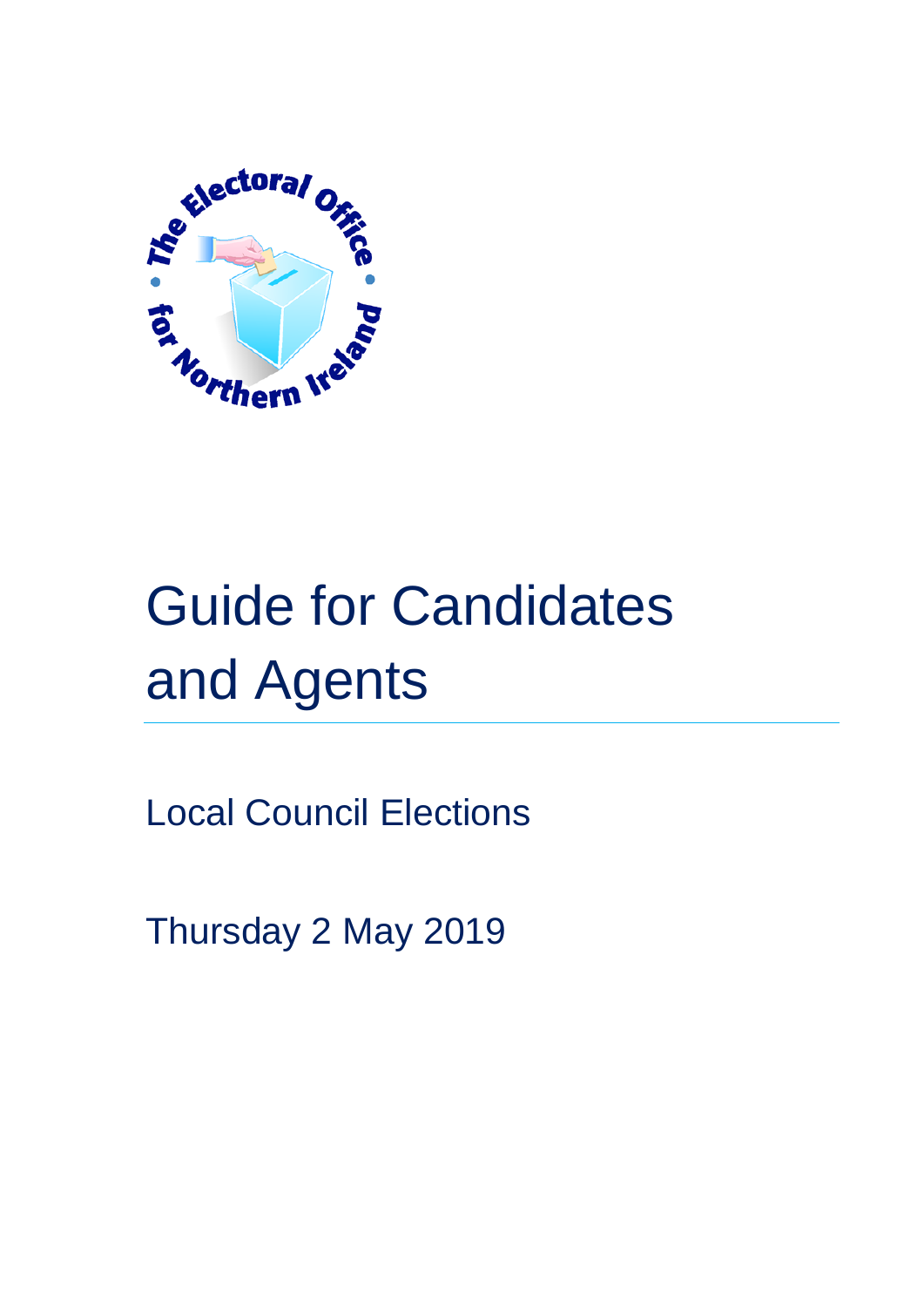# **Contents**

| 1               | Introduction               | 3              |
|-----------------|----------------------------|----------------|
| $\overline{2}$  | Roles and responsibilities | 5              |
| 3               | <b>Election timetable</b>  | $\overline{7}$ |
| 4               | Becoming a candidate       | 10             |
| 5               | Your election agent        | 18             |
| 6               | Your campaign              | 20             |
| $\overline{7}$  | <b>Absent voting</b>       | 22             |
| 8               | Polling day                | 24             |
| 9               | <b>The Count</b>           | 27             |
| 10 <sup>°</sup> | After the elections        | 32             |
| 11              | <b>Electoral offences</b>  | 34             |

# Appendices

| Appendix 1 Deputy Returning Officers contact details                         | 36  |
|------------------------------------------------------------------------------|-----|
| Appendix 2 Requirement of Secrecy Notification                               | 38  |
| Appendix 3 Code of Conduct – Canvassing in the vicinity<br>of polling places | -39 |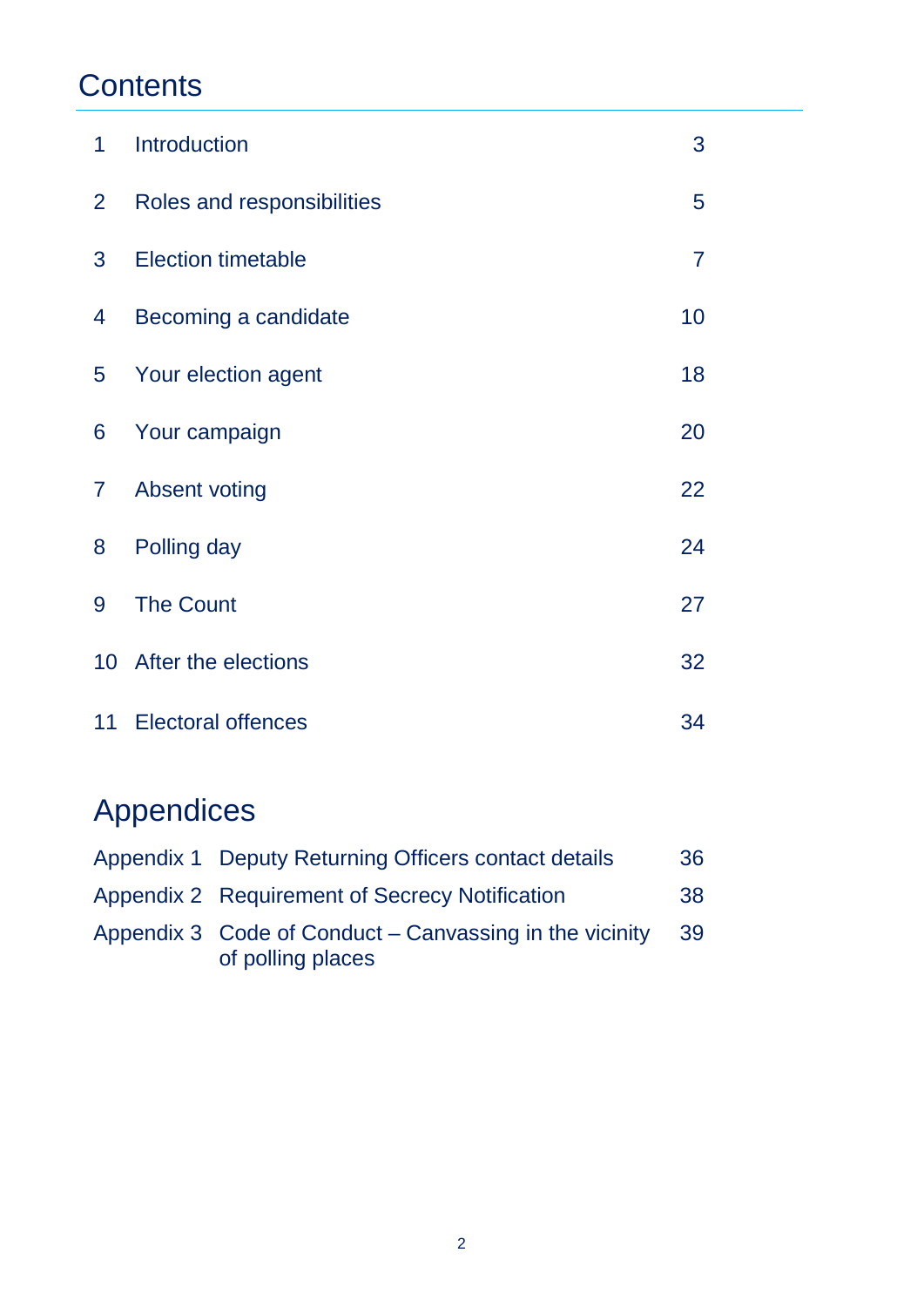# **1 Introduction**

#### 1.1 Overview

This Guide is produced by the Chief Electoral Officer (CEO). It provides practical advice for anyone who wants to stand as a candidate at the Local Council elections on Thursday 2 May 2019.

This Guide covers the aspects of the electoral process for which the CEO has responsibility. It should not be relied on as legally definitive and the CEO does not accept responsibility for any errors or omissions, or any loss arising from them. If you or your agent have any doubt about a particular point, you are strongly recommended to seek legal advice.

Electoral law sets deadlines by which certain actions must be taken during the election period. The election timetable which includes all the deadlines is shown in Section 3. It can also be viewed on [www.eoni.org.uk/Elections/Information-for-candidates-and-agents.](http://www.eoni.org.uk/Elections/Information-for-candidates-and-agents)

#### 1.2 Statutory references

The law governing these elections is set out principally in the Local Elections Rules (Schedule 5 to the Electoral Law Act (Northern Ireland) 1962.

These provisions and other legislation referred to in this Guide can be viewed at [www.legislation.gov.uk.](http://www.legislation.gov.uk/) Please note that all of these statutory provisions have been amended substantially since they came into effect and in some instances the online version of the legislation is not up-to-date.

#### 1.3 Complaints

If you are concerned about the standard of service provided to you, you should try to resolve it informally by speaking to the individual concerned or their manager. If you are not satisfied with the outcome you can submit a formal complaint. A copy of the EONI Complaints Procedure is available on request or can be downloaded from the EONI website [http://www.eoni.org.uk/Utility/About-EONI/Make-a-complaint.](http://www.eoni.org.uk/Utility/About-EONI/Make-a-complaint)

The CEO, in her capacity as the Returning Officer, is a statutory office holder and is therefore not subject to the internal complaints mechanism. However, if you have a complaint in respect of any act or omission on the part of the Returning Officer you should write to:

The Secretary of State for Northern Ireland Constitutional and Political Group 1 Horse Guards Road London SW1A 2HQ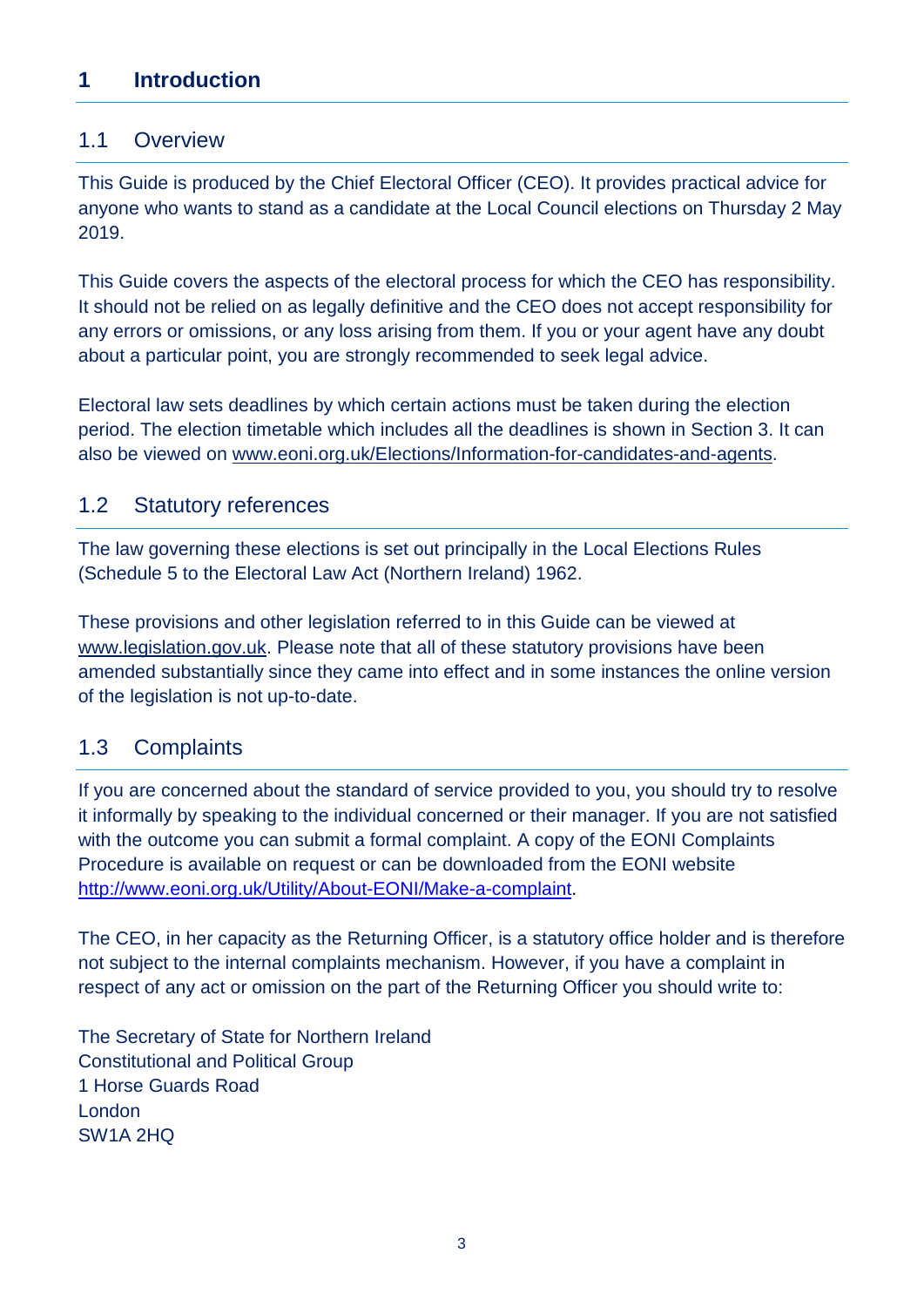The complaints process is without prejudice to your right to seek to challenge any decision, act or omission in the courts. You may wish to consider taking legal advice before instituting proceedings. Further information about election petitions can be found in Section 10.2.

Neither the Returning Officer nor the Deputy Returning Officer has any authority or responsibility for the investigation of any alleged criminal offences. If you believe that an offence under electoral or criminal law has been committed you should report the matter directly to the police.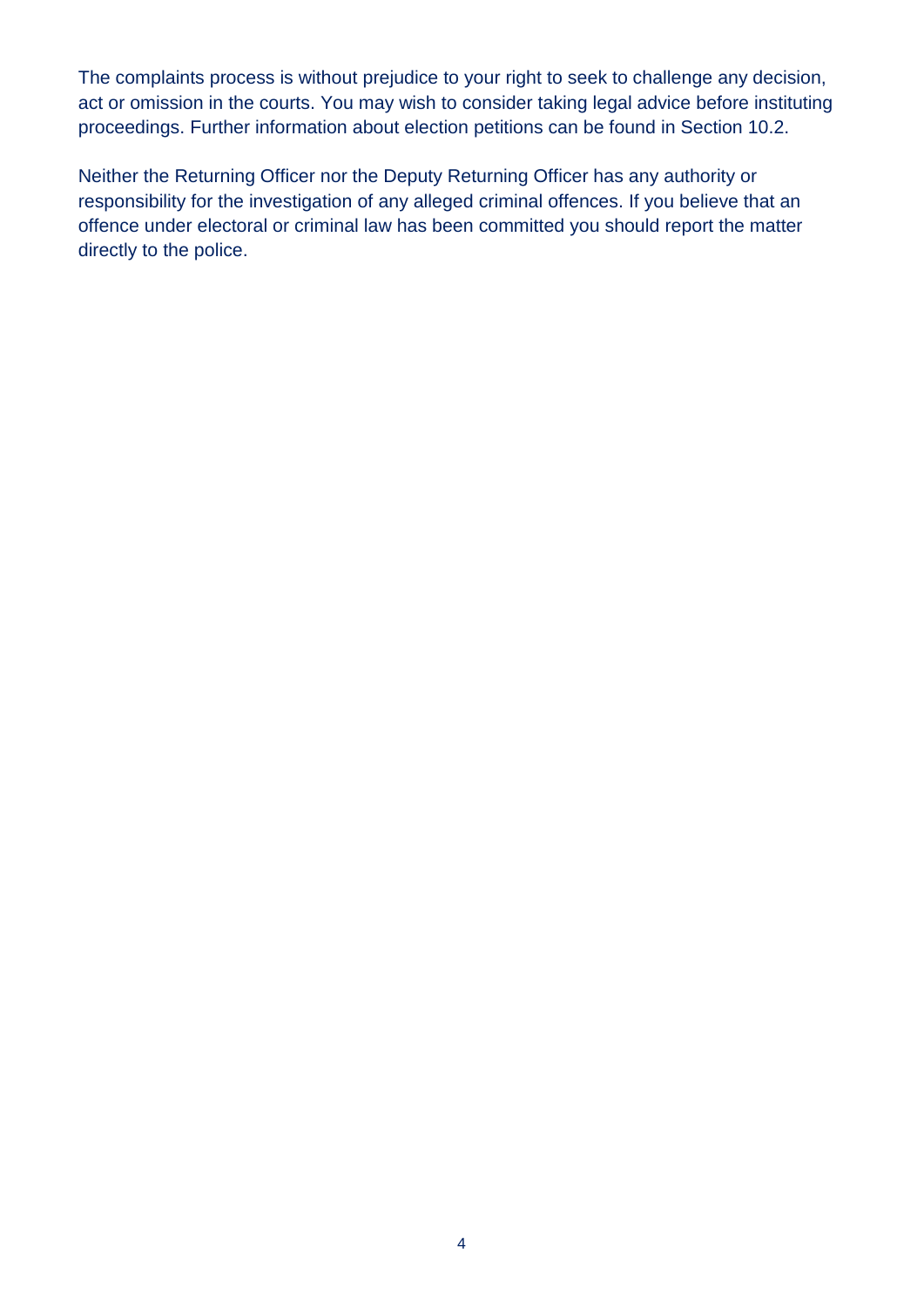# **2 Roles and responsibilities**

#### 2.1 The Returning Officer

The Returning Officer for all elections in Northern Ireland is Virginia McVea, the CEO. The CEO is also the Registration Officer for the whole of Northern Ireland, responsible for maintaining the register of electors and the absent voter list. She may be contacted as follows:

Chief Electoral Officer 3rd Floor St Anne's House 15 Church Street Belfast BT1 1ER

Tel: 028 9044 6663 Email: [virginia.mcvea@eoni.org.uk](mailto:virginia.mcvea@eoni.org.uk)

The Electoral Office for Northern Ireland (EONI) is the collective name for the staff who assist the Returning Officer in the performance of her statutory duties.

#### 2.2 Deputy Returning Officers

Local Council Chief Executives are appointed as Deputy Returning Officers (DROs) at local council elections. The DROs act with the authority of the Returning Officer. Their responsibilities include:

- receiving candidate nominations
- publishing the statement of persons nominated and notice of poll
- printing ballot papers and corresponding number lists
- preparing ballot boxes
- managing the verification and count of ballot papers
- receiving returns and declarations of election expenses

As a candidate you (and your agent) should liaise directly with the DRO or Assistant DRO (ADRO) on these matters. The contact details for DROs and a list of the areas for which they are responsible are at Appendix 1.

#### 2.3 The Electoral Commission

The Electoral Commission is an independent body set up by the UK Parliament. They regulate party and election finance and set standards for well-run elections. They are also responsible for promoting electoral registration and information for voters. Their contact details are as follows: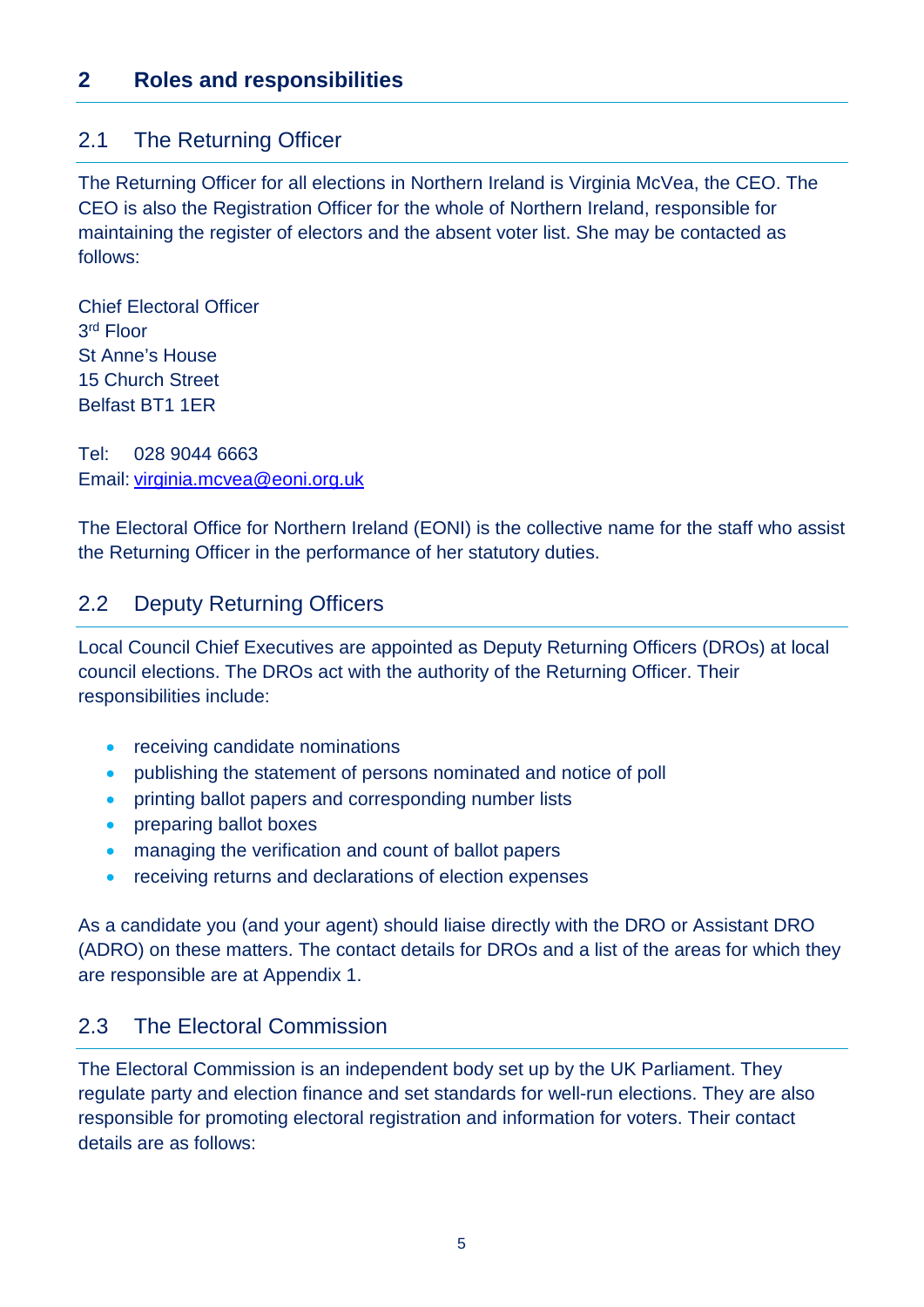The Electoral Commission Ground Floor 4 Cromac Place The Gasworks Belfast BT7 2JB

Tel: 0333 103 1928 Fax: 028 9031 4827 Email: [infonorthernireland@electoralcommission.org.uk](mailto:infonorthernireland@electoralcommission.org.uk) Website: www.electoralcommission.org.uk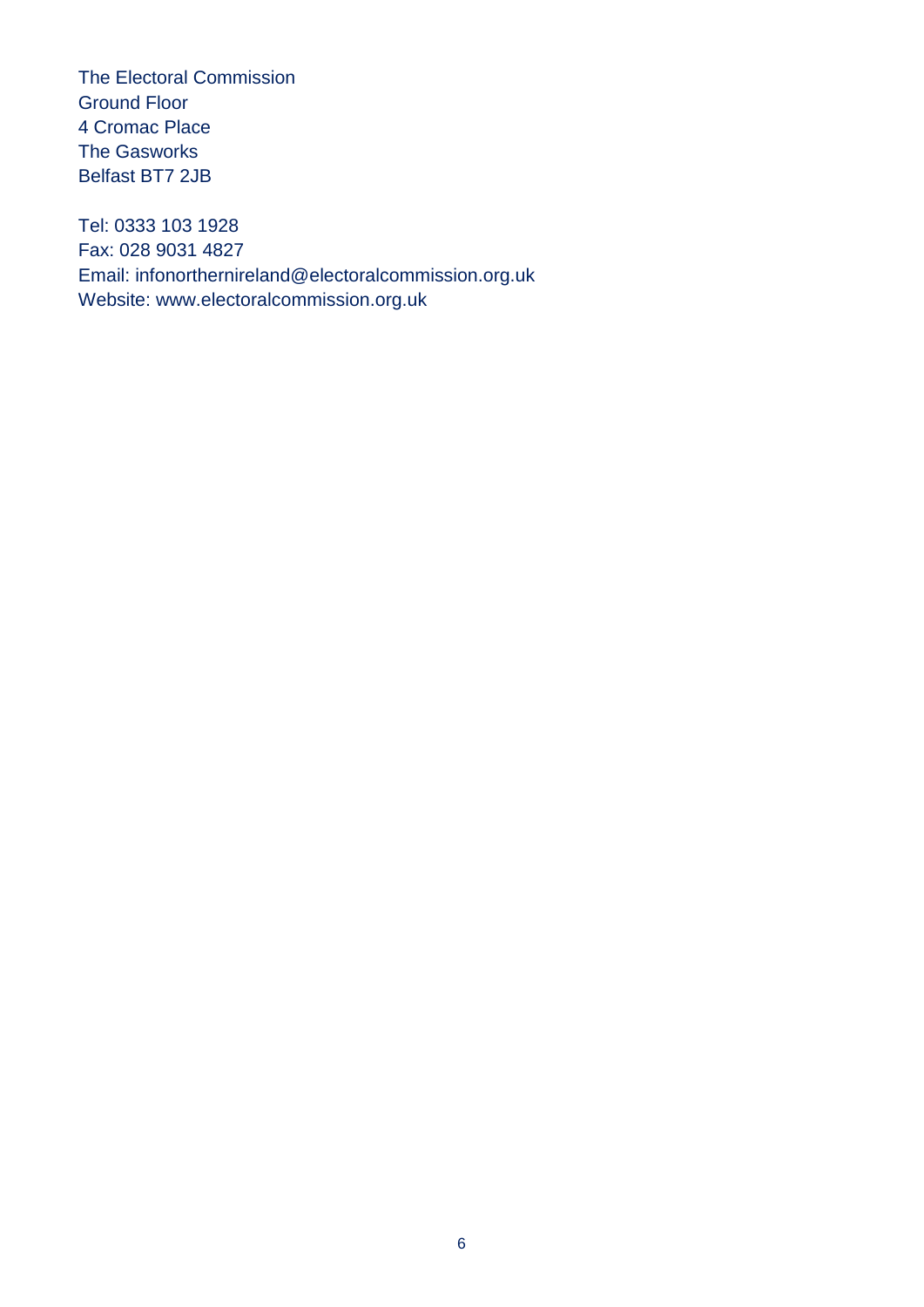# 3.1 Statutory election timetable

Polling day for the Local Council elections will be Thursday 2 May 2019. The election timetable is shown below. It is also available on the EONI website [www.eoni.org.uk/Elections/Information-for-candidates-and-agents.](http://www.eoni.org.uk/Elections/Information-for-candidates-and-agents)

Please note that:

- neither the Returning Officer nor the DRO has any power to extend any statutory deadline;
- if no time is specified as the deadline for an event or requirement then the deadline is midnight on that day.

| <b>Event</b>                                                         | <b>Deadline</b>                                                                                                                                                                                                                |
|----------------------------------------------------------------------|--------------------------------------------------------------------------------------------------------------------------------------------------------------------------------------------------------------------------------|
| Publication by the DRO of notice of election                         | Tuesday 26 March 2019                                                                                                                                                                                                          |
| Delivery to the DRO of nomination papers                             | 10.00am to 4.00pm on:<br>Wednesday 27 March, Thursday 28 March,<br>Friday 29 March, Monday 1 April,<br>Tuesday 2 April, Wednesday 3 April,<br>Thursday 4 April, Friday 5 April and<br>10.00am to 1.00pm on Monday 8 April 2019 |
| Delivery to the DRO of notices of withdrawals<br>of candidature      | 10.00am to 4.00pm on:<br>Wednesday 27 March, Thursday 28 March,<br>Friday 29 March, Monday 1 April,<br>Tuesday 2 April, Wednesday 3 April,<br>Thursday 4 April, Friday 5 April and<br>10.00am to 1.00pm on Monday 8 April 2019 |
| Receipt of notices of appointment of election<br>agents              | 1.00pm on Monday 8 April 2019                                                                                                                                                                                                  |
| The making of objections to nomination<br>papers at the DRO's office | 10.00am to 4.00pm on:<br>Wednesday 27 March, Thursday 28 March,<br>Friday 29 March, Monday 1 April,<br>Tuesday 2 April, Wednesday 3 April,<br>Thursday 4 April, Friday 5 April and<br>10.00am to 2.00pm on Monday 8 April 2019 |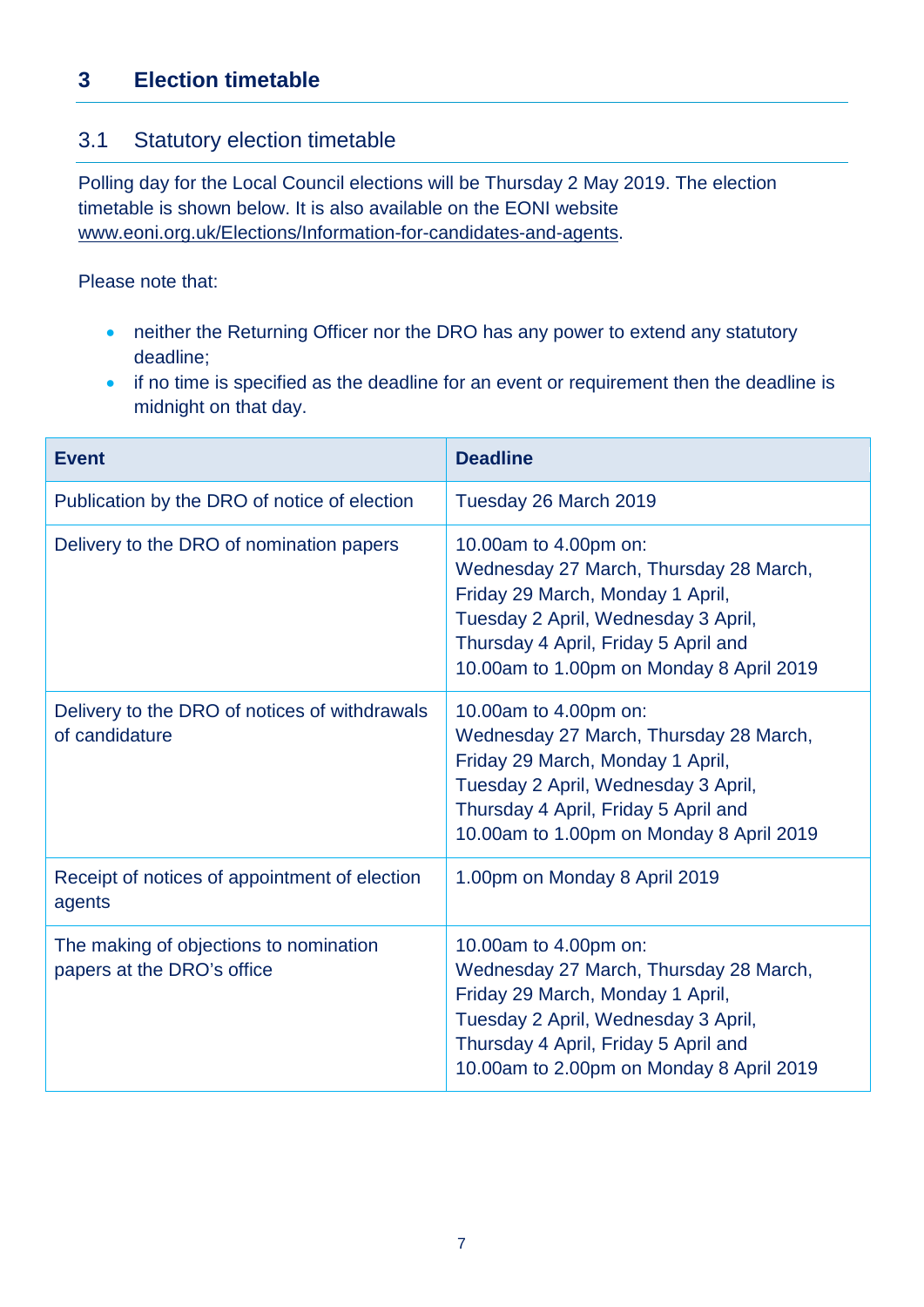| Publication by the DRO of statements of<br>persons nominated:                                                                                            |                                                                                      |
|----------------------------------------------------------------------------------------------------------------------------------------------------------|--------------------------------------------------------------------------------------|
| a) If no objections are made                                                                                                                             | 6.00pm on Monday 8 April 2019 or as soon as<br>practicable thereafter                |
| b) If any objections are made, after they have<br>been disposed of but no later than 24 hours<br>after the deadline for delivery of nomination<br>papers | 1.00pm on Tuesday 9 April 2019                                                       |
| Receipt of postal and proxy vote applications                                                                                                            | 5.00pm on Wednesday 10 April 2019                                                    |
| Receipt of late registration applications                                                                                                                | Friday 12 April 2019                                                                 |
| Receipt by the DRO of additional information<br>in relation to late registration applications                                                            | Tuesday 23 April 2019                                                                |
| Receipt of late postal and proxy vote<br>applications                                                                                                    | 5.00pm on Wednesday 24 April 2019                                                    |
| Publication of notices of alteration as a result<br>of late registration                                                                                 | Thursday 25 April 2019                                                               |
| Receipt of notices appointment of polling and<br>counting agents                                                                                         | Thursday 25 April 2019                                                               |
| Re-issue of spoilt postal votes                                                                                                                          | 5.00pm on Wednesday 1 May 2019                                                       |
| <b>Polling Day</b>                                                                                                                                       | 7.00am to 10.00pm on Thursday 2 May 2019                                             |
| Alterations to the register due to clerical error                                                                                                        | 7.00pm on Thursday 2 May 2019                                                        |
| Verification of 'unused' ballot papers                                                                                                                   | As soon as practicable after 10.00pm on<br>Thursday 2 May 2019 (completed overnight) |
| Verification of 'used' ballot papers (the<br>opening of ballot boxes)                                                                                    | 8.00am on Friday 3 May 2019                                                          |
| <b>Count commences</b>                                                                                                                                   | Following verification on Friday 3 May 2019                                          |

**Note:** the above timetable excludes Saturdays (with the exception of the count), Sundays and the following Bank Holidays with the exception of the deadline for receipt of additional information in relation to late registration applications which is computed in accordance with Regulation 8 of the Representation of the People (Northern Ireland) Regulations 2008:

- Good Friday 19 April 2019
- Easter Monday 22 April 2019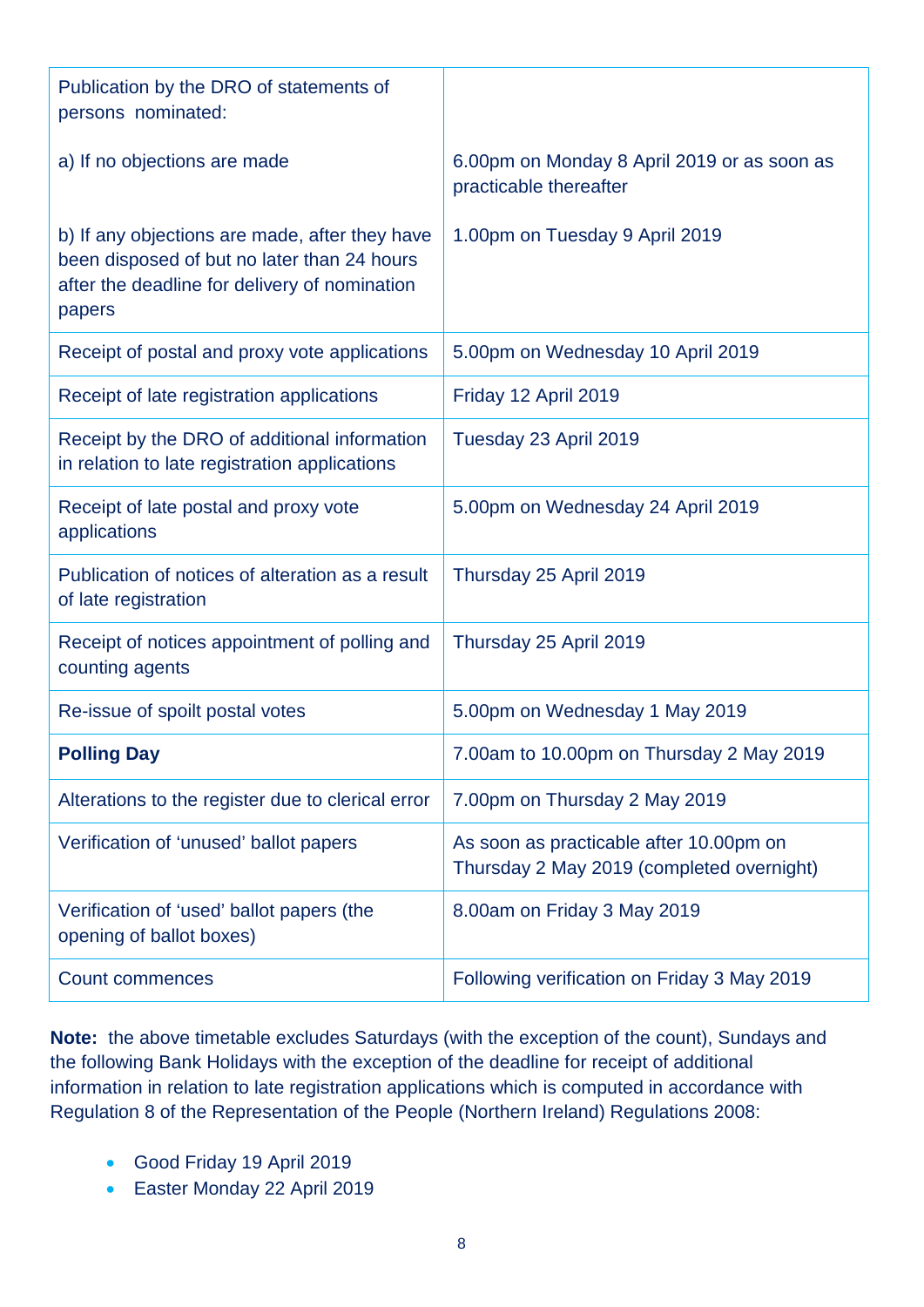| Receipt by candidates/agents of claims for election<br>expenses                                                                                                                                                                                                                                                 | 21 calendar days after the result of the<br>election is declared                                                                                                         |  |
|-----------------------------------------------------------------------------------------------------------------------------------------------------------------------------------------------------------------------------------------------------------------------------------------------------------------|--------------------------------------------------------------------------------------------------------------------------------------------------------------------------|--|
| Payment by candidates/agents of claims for election<br>expenses                                                                                                                                                                                                                                                 | 28 calendar days after the result of the<br>election is declared                                                                                                         |  |
| Receipt by the Returning Officer of returns and<br>declarations of election expenses by election agent                                                                                                                                                                                                          | 35 calendar days after the result of the<br>election is declared                                                                                                         |  |
| Receipt by the Returning Officer of candidates'<br>declarations of election expenses                                                                                                                                                                                                                            | 7 working days after receipt of the<br>agents declaration and return (or at<br>the same time that the election agent<br>delivers the return)                             |  |
|                                                                                                                                                                                                                                                                                                                 | (If the candidate is outside the United<br>Kingdom when the agent's return is<br>delivered, the declaration must be<br>delivered 14 calendar days after their<br>return) |  |
| Publication by the DRO in two or more newspapers<br>circulating in the district electoral area for which the<br>election was held, a summary of the returns<br>accompanied by a notice of the time and place at<br>which the return and declarations (including the<br>accompanying documents) can be inspected | 10 calendar days after the end of the<br>time allowed for delivery of returns as<br>to election expenses                                                                 |  |
| Inspection of returns and declarations of election<br>expenses                                                                                                                                                                                                                                                  | During the period of 12 months from<br>the date of publication by the<br>Returning Officer of the time and<br>place for inspection.                                      |  |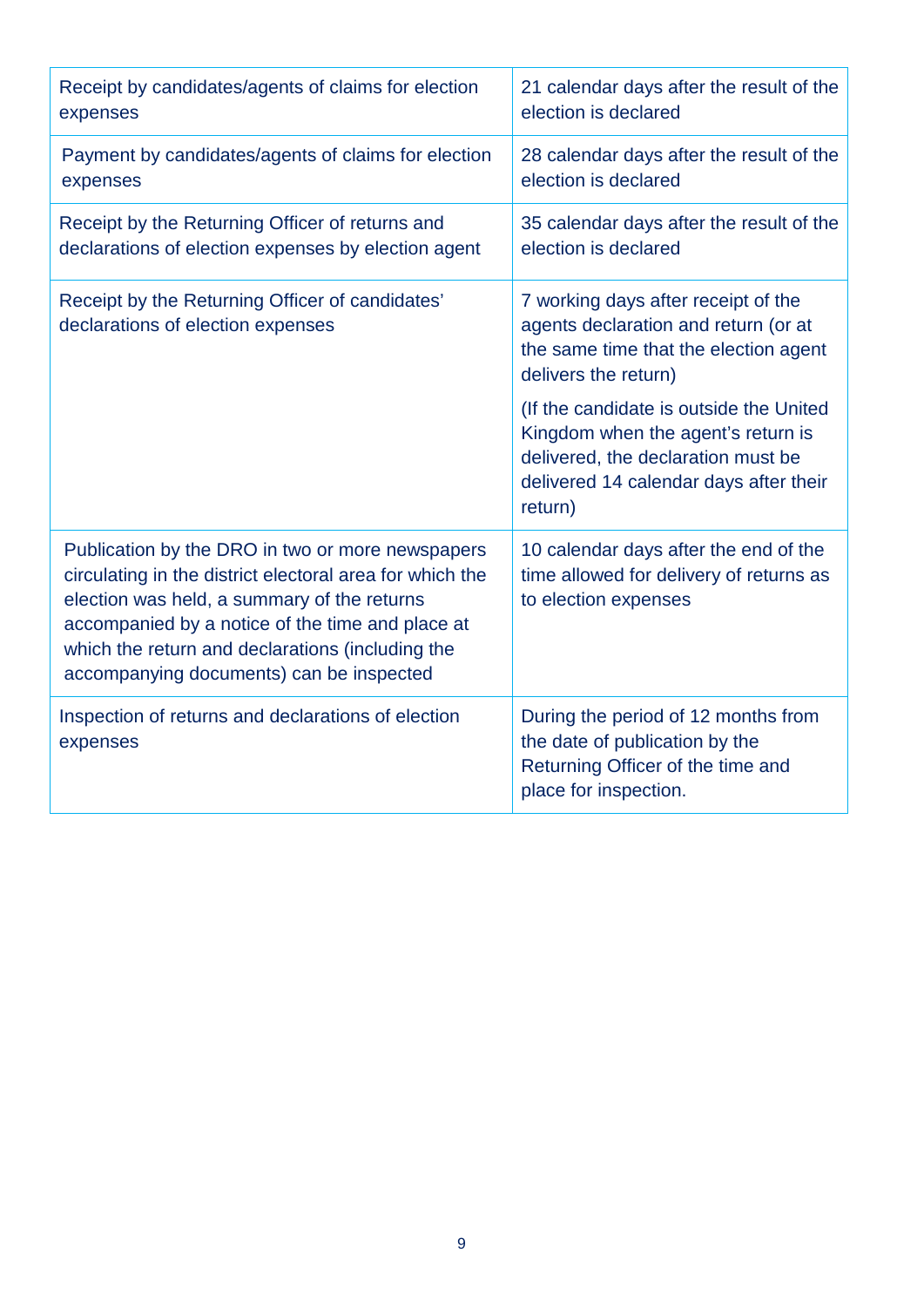# **4 Becoming a candidate**

#### 4.1 When does a person officially become a candidate?

The earliest date you can officially become a candidate is the last date for publication of the notice of election, which will be Tuesday 26 March 2019.

You will become a candidate on this date if you or others have already announced your intention to stand. For example, your party may have issued a press release when you were selected, or you might have mentioned your intention at a residents' meeting.

If your intention to stand has not been announced by 26 March 2019, you will officially become a candidate on the earlier of:

- the date your intention to stand is announced
- the date when you submit your nomination papers

This must be prior to the close of nominations, which is 1pm on Monday 8 April 2019.

#### 4.2 Qualification criteria

To qualify as a candidate for election to a Local Council, you must:

- be at least 18 years old on the day of your nomination;
- be a British citizen, a citizen of the Republic of Ireland, a qualifying Commonwealth citizen or a citizen of any other state of the European Union;
- not be disqualified from being a councillor (see below);
- meet at least one of the following three qualifications:
	- (a) you are a local elector for the district of the Council in which you are standing on both the day you are nominated and on polling day;
	- (b) you have occupied as owner or tenant land in that district or have resided in that district during the whole of the period of twelve months immediately preceding the day of the poll;
	- (c) your principal or only place of work during that twelve months has been in that district.

#### 4.3 Disqualification

The law disqualifies certain people from being a councillor. The full range of disqualifications is set out in various statutory provisions. If you think you may be disqualified you should consider seeking legal advice.

The most common disqualifications are set out in section 4 of the Local Government Act (NI) 1972, a copy of which can be found in the Nomination Pack.

A person cannot be validly nominated as a candidate in more than one DEA within the same Council area.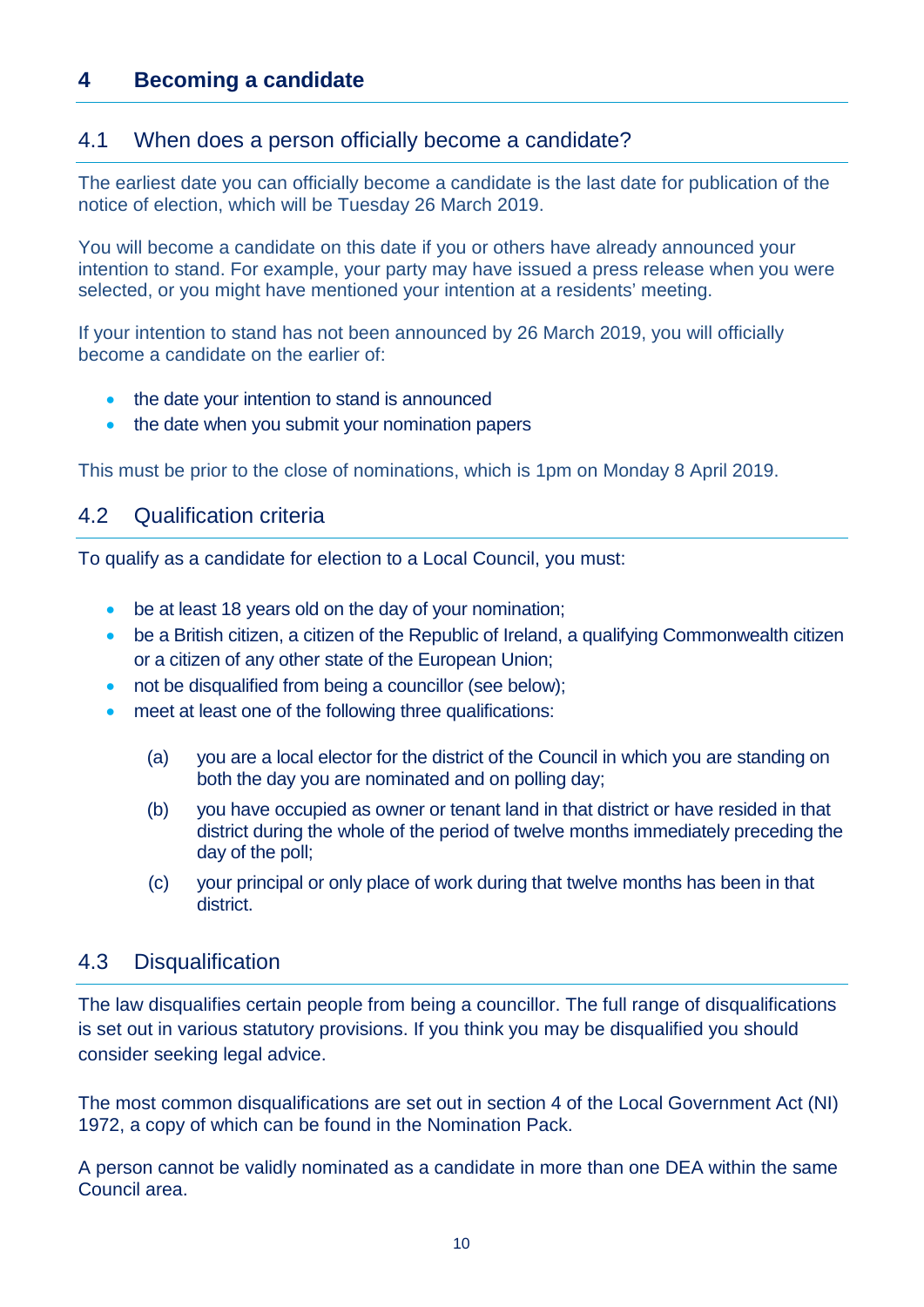# 4.4 Nomination process

The Nomination Pack is available on the EONI website <http://www.eoni.org.uk/Elections/Information-for-candidates-and-agents> and on Council websites. It includes the following documents:

|                | <b>Candidate Checklist</b>                                   |
|----------------|--------------------------------------------------------------|
| 1a             | Nomination paper                                             |
| 1 <sub>b</sub> | Consent to nomination                                        |
| 1 <sub>c</sub> | Withdrawal of candidate                                      |
| $\overline{2}$ | Request to use party description/emblem                      |
| 3a             | Appointment of election agent                                |
| 3 <sub>b</sub> | Appointment of polling agents and polling agent instructions |
| 3 <sub>c</sub> | Appointment of counting agents                               |
| 3d             | Appointment of postal vote agents                            |
| 4              | Electoral Register/AV list request                           |
|                |                                                              |

You become a candidate by submitting a nomination paper and consent to nomination to the DRO/ADRO within the period specified in the election timetable and no later than 1.00pm on Monday 8 April 2019.

It is good practice to submit your nomination papers in draft form so they can be checked. The DRO/ADRO will tell you if there are any problems that need to be addressed before the formal submission of your nomination. If you need assistance the DRO can complete a nomination paper for your signature provided you give all the necessary information.

The formal submission of your nomination must be done in person to the DRO at the Council Office (see Appendix 1). The only people who can deliver it are:

- you; *or*
- your election agent; *or*
- your proposer or seconder

You should make an appointment with the DRO for the formal submission of your nomination papers, otherwise you may have to wait until they are available.

# 4.5 Supply and use of electoral register and absent voter list

When you officially become a candidate (see section 4.1) you are entitled, on request, to a copy of the electoral register and absent voter list (see Section 7) for your district electoral area. The Nomination Pack includes a form that can be used to request these documents.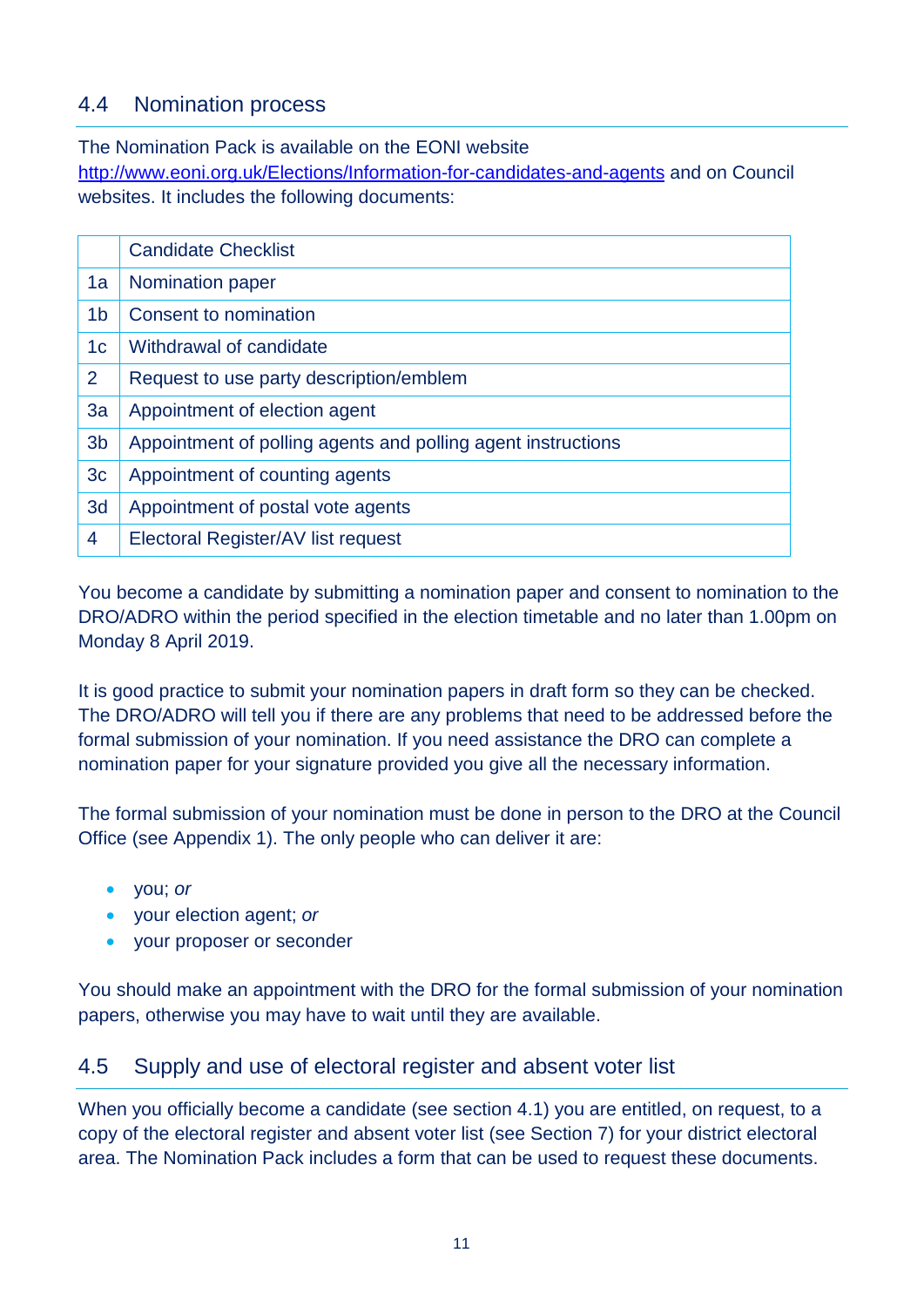The register must be collected from the DRO's Office as it contains personal data. You will need to obtain a copy of the register prior to nominations in order to be able to provide the electoral numbers of your subscribers on the nomination paper.

Electoral register and absent voter data may only be used for electoral purposes or for checking the validity of donations. If you or any of your campaign workers use them for any other purpose you will be breaking the law. If convicted you could be fined up to £5,000. In the event that you do not complete the nomination process, or should you withdraw your nomination, you will be required to return the register/absent voter list.

Unless you specifically request a paper copy, the documents will be supplied to you in data format (a comma separated values (CSV) file). CSV files can be opened using a number of applications including Microsoft Excel, Access and Notepad, and may be used to create mailing labels or merged letters.

# 4.6 Completing the nomination forms

#### Full name

The nomination paper **must** include your surname, then other names **in full**.

If you are usually known by another name which you want to appear on the ballot paper you should provide this 'commonly used name' on the nomination paper (but you **must** also give your surname and all your other names in full). You have the option to stand under either your full name or any commonly used name you have.

The DRO will allow the use of the commonly used name(s) if satisfied that they are not likely to mislead or confuse electors, and are not obscene or offensive. If the name(s) are not permissible, the DRO will write to you stating the reason for disallowing them and in that instance your full name will be used.

The exact wording of your name or commonly used name (if allowed) will appear on the statement of persons nominated and the ballot paper.

Titles or prefixes, such as Mr, Mrs or Dr must not be used. The format should be, for example: Miller, Andrew John. If this candidate is normally known by another name, such as the shortened first name of Andy, he has two options:

(a) His first option would be to use his full name rather than his commonly used name. In this case, even though he may be widely known as Andy, he should write the following on his nomination paper:

| <b>Candidate's Details</b> |             |  |
|----------------------------|-------------|--|
| Candidate's surname        | Miller      |  |
| Other names in full        | Andrew John |  |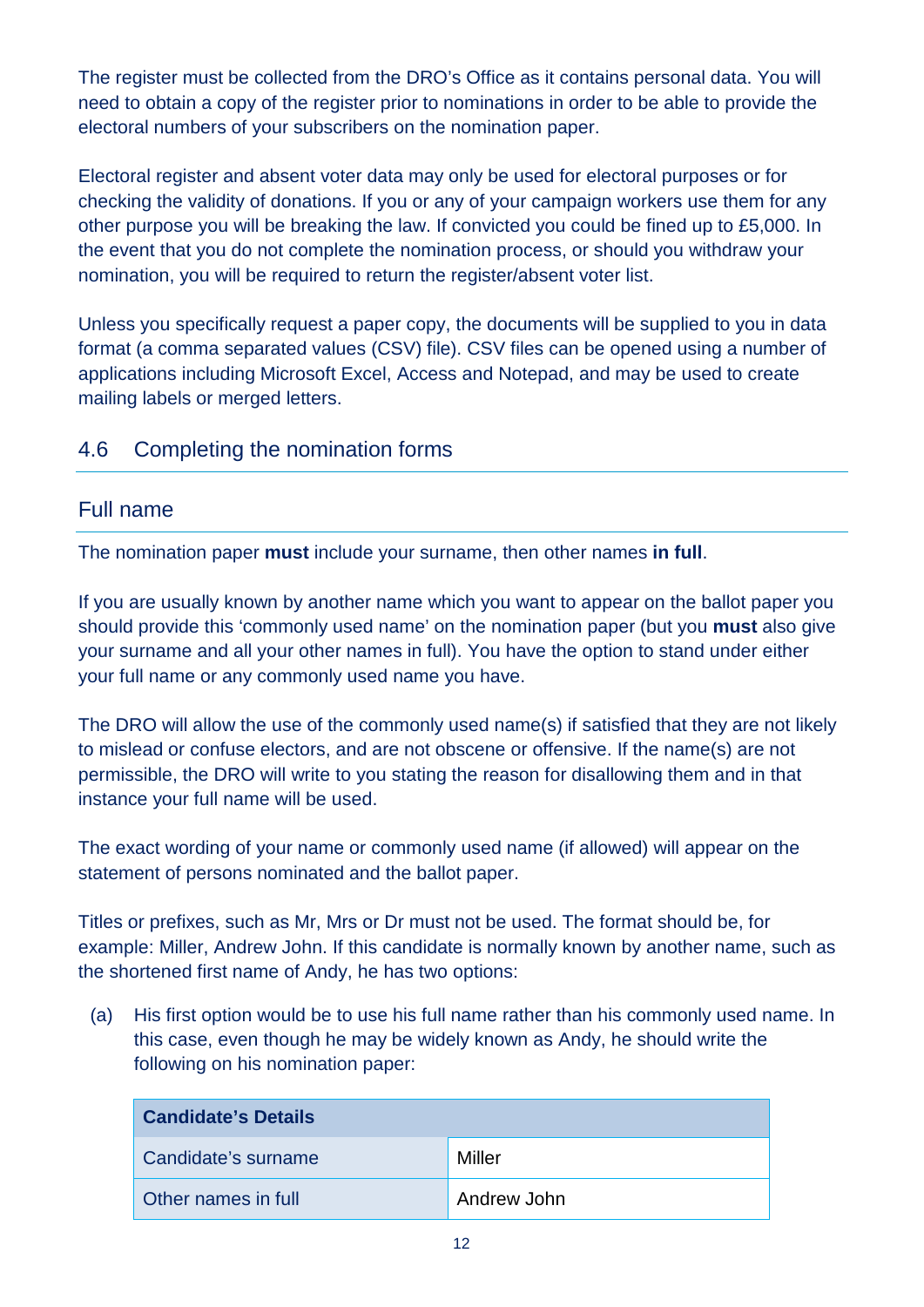| Commonly used surname (if any)   |  |
|----------------------------------|--|
| Commonly used forenames (if any) |  |

The ballot paper would show:

## **MILLER, Andrew John**

(b) Alternatively, he can choose to use his commonly used name, in which case his nomination paper would read:

| <b>Candidate's Details</b>       |             |  |
|----------------------------------|-------------|--|
| Candidate's surname              | Miller      |  |
| Other names in full              | Andrew John |  |
| Commonly used surname (if any)   |             |  |
| Commonly used forenames (if any) | Andy        |  |

The ballot paper would show:

**MILLER, Andy**

#### Address

You must state your home address in full including the postcode. You must not use any abbreviations. The address must be your current home address. Unless the address is outside the United Kingdom you must give the address in English.

#### Standing for a political party

If you wish to stand for a registered political party you have to gain the party's permission. If you wish to register a new political party you must submit a completed application to the Electoral Commission. The Commission have advised that, whilst they will endeavour to process any registration applications received as quickly as possible, because of the short time frame they are unable to guarantee that you will receive a decision before the close of nominations in time for use on the ballot paper. If you do intend to submit a registration application ahead of the elections, please ensure you do so as a matter of urgency.

More information on registering a political party is available on the Commission's website [http://www.electoralcommission.org.uk/i-am-a/party-or-campaigner/guidance-for-political](http://www.electoralcommission.org.uk/i-am-a/party-or-campaigner/guidance-for-political-parties/registering-and-maintaining-a-party)[parties/registering-and-maintaining-a-party.](http://www.electoralcommission.org.uk/i-am-a/party-or-campaigner/guidance-for-political-parties/registering-and-maintaining-a-party)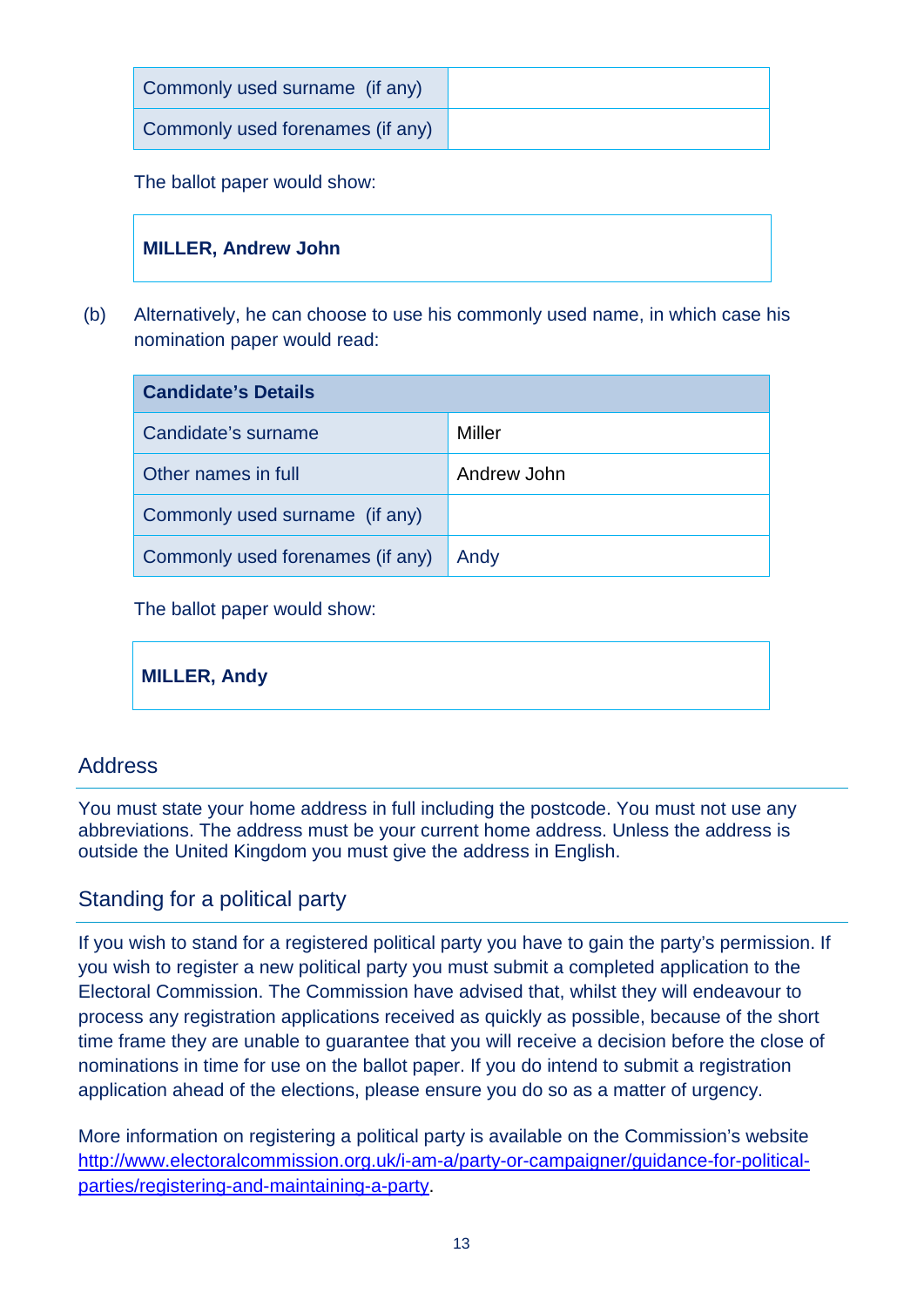# **Description**

If you are an independent candidate (i.e. not standing for a registered party) you can either leave the description part of the nomination paper blank or use the word 'Independent'. You cannot use any other description. If you leave this section blank no description will appear on the statement of persons nominated or the ballot paper.

If you are representing a registered political party the nominating officer, or a person appointed to act on their behalf, may authorise you to use either the registered name of that party or a particular description registered with the Electoral Commission in the Northern Ireland Register of Political Parties at

[http://search.electoralcommission.org.uk/Search/Registrations?currentPage=1&rows=30&sor](http://search.electoralcommission.org.uk/Search/Registrations?currentPage=1&rows=30&sort=RegulatedEntityName&order=asc&open=filter&et=pp&et=ppm®ister=ni®Status=registered&optCols=EntityStatusName) [t=RegulatedEntityName&order=asc&open=filter&et=pp&et=ppm&register=ni&regStatus=regi](http://search.electoralcommission.org.uk/Search/Registrations?currentPage=1&rows=30&sort=RegulatedEntityName&order=asc&open=filter&et=pp&et=ppm®ister=ni®Status=registered&optCols=EntityStatusName) [stered&optCols=EntityStatusName.](http://search.electoralcommission.org.uk/Search/Registrations?currentPage=1&rows=30&sort=RegulatedEntityName&order=asc&open=filter&et=pp&et=ppm®ister=ni®Status=registered&optCols=EntityStatusName)

You can only use precisely what has been authorised (i.e. the description on your nomination paper and the description on the authorisation must exactly match). If you modify the description and it differs from what has been authorised, your nomination will be rejected as invalid.

You will not be allowed to use a party name or description unless the DRO has received, before the close of nominations, authorisation signed by the party's nominating officer or a person appointed to act for them. Where the authorisation is not signed by the nominating officer, evidence of the appointment of the person who signs it will also be required. The Returning Officer has provided party nominating officers with a template to be used. The candidate must also complete the party description/emblem request form in the Nomination Pack.

It would be beneficial if the authorisation could be submitted in advance of your nomination as the DRO cannot validate the nomination until all details have been checked.

If you are representing two or more parties, the nominating officers of each party, or person or persons appointed by them, must authorise in writing, use of the proposed joint description. The joint description must be registered with the Electoral Commission in the Northern Ireland Register of Political Parties.

It is a corrupt practice to fraudulently claim to be authorised to issue a certificate on behalf of a registered political party's nominating officer.

#### Request to use an emblem on the ballot paper

If you have been authorised to use a party name or description the nominating officer of that party (or a person authorised to act on their behalf) can also authorise the use of a registered emblem. The candidate must complete the party description/emblem request form in the Nomination Pack. Only registered emblems can be used and they cannot be modified in any way. The nominating officer should identify the emblem to be used by the unique number or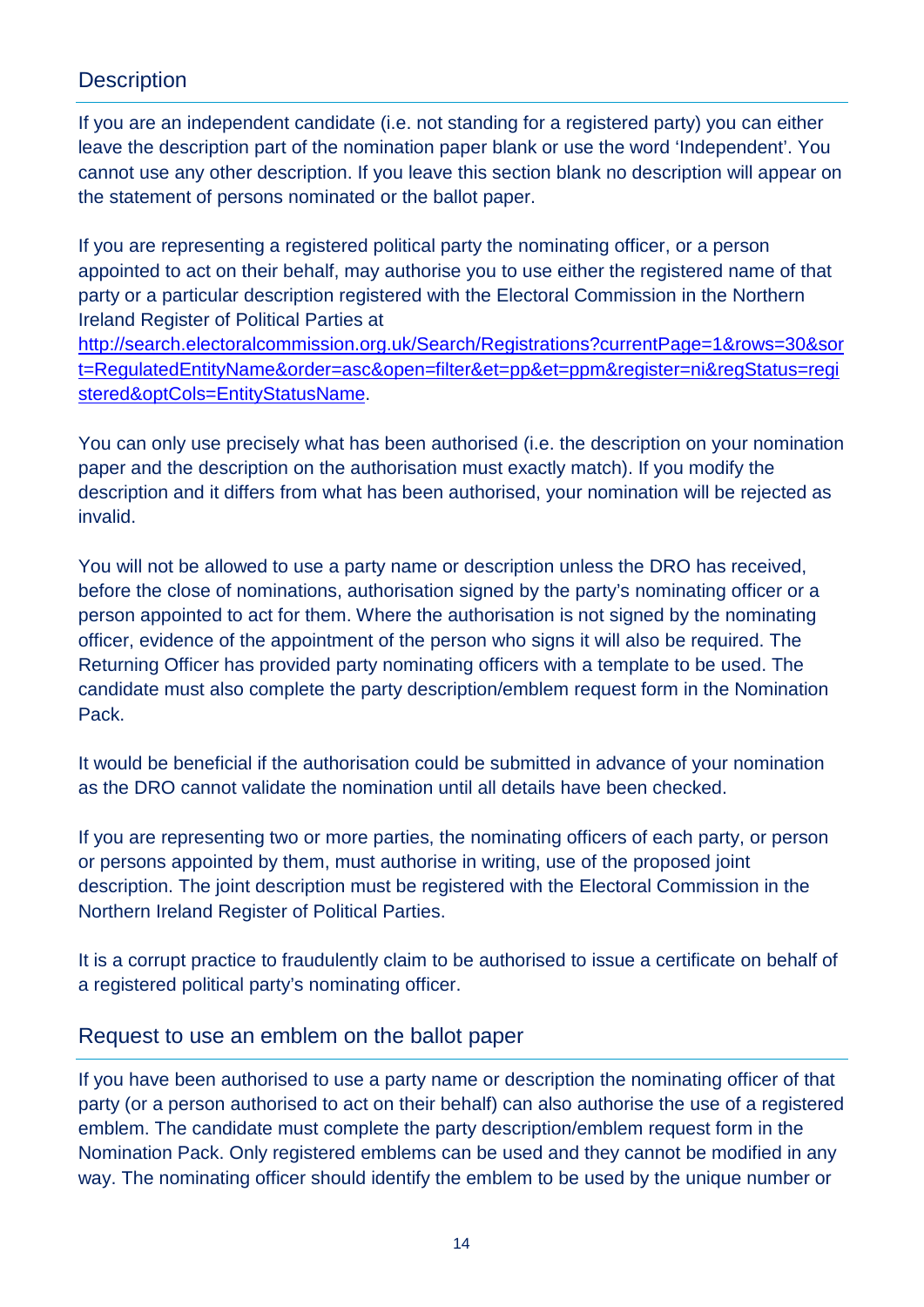description registered with the Electoral Commission in the Northern Ireland Register of Political Parties at

[http://search.electoralcommission.org.uk/Search/Registrations?currentPage=1&rows=30&sor](http://search.electoralcommission.org.uk/Search/Registrations?currentPage=1&rows=30&sort=RegulatedEntityName&order=asc&open=filter&et=pp&et=ppm®ister=ni®Status=registered&optCols=EntityStatusName) [t=RegulatedEntityName&order=asc&open=filter&et=pp&et=ppm&register=ni&regStatus=regi](http://search.electoralcommission.org.uk/Search/Registrations?currentPage=1&rows=30&sort=RegulatedEntityName&order=asc&open=filter&et=pp&et=ppm®ister=ni®Status=registered&optCols=EntityStatusName) [stered&optCols=EntityStatusName.](http://search.electoralcommission.org.uk/Search/Registrations?currentPage=1&rows=30&sort=RegulatedEntityName&order=asc&open=filter&et=pp&et=ppm®ister=ni®Status=registered&optCols=EntityStatusName)

If you are representing two or more parties, and the nominating officers of all of them request it in writing, a specified emblem of any one of the parties will appear next to your name on the ballot paper. The request must be signed by all the nominating officers (or persons acting on their behalf).

Requests to use emblems must reach the DRO before the close of nominations. Where the request is signed on behalf of the nominating officer, written evidence of the authorisation of that person by the nominating officer must be provided.

#### Subscription of nomination paper

Your nomination paper must be signed by a proposer, a seconder and eight other persons. These ten people, known as subscribers, must all be listed on the electoral register as at 1 March 2019 for the district electoral area in which the candidate is standing and must all be at least 18 years of age on polling day.

You must ensure that the full electoral number for each subscriber, as shown on the electoral register as at 1 March 2019, is entered against their name.

Electors can only subscribe as many nomination papers as there are vacancies in the district electoral area.

Your name and description (if applicable) should be written on the form before you ask any electors to subscribe your nomination. Your nomination form should not be altered after signatures have been added.

#### Consent to nomination

In order for your nomination as a candidate to be valid, you must formally give your consent to nomination in writing. The consent form is included in the Nomination Pack.

The consent form includes a statement that you are not, to the best of your knowledge and belief, disqualified from being elected under the provisions of Section 4 of the Local Government Act (Northern Ireland) 1972. It also includes a Declaration against Terrorism.

You must sign the consent to nomination between Friday 8 March 2019 and Monday 8 April 2019. Your signature must be witnessed, and the witness must also sign the form and give their full name and address. The form must be delivered to the DRO by 1.00pm on Monday 8 April 2019.

False statements on nomination papers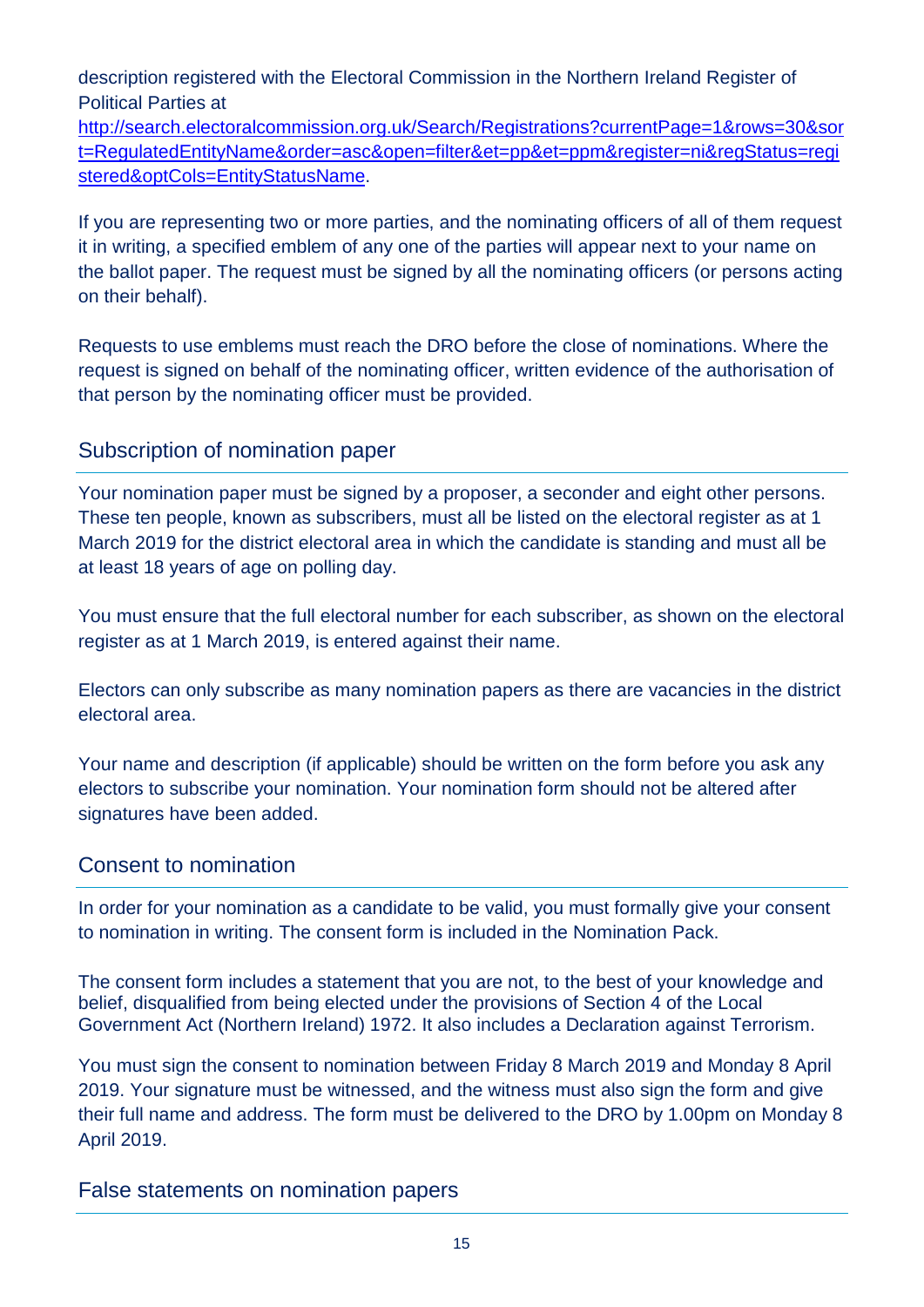Any information you provide on your nomination papers must be true to the best of your knowledge. It is a corrupt practice to make a false statement in a nomination paper.

# 4.7 Deposit

No deposit is required at these elections.

# 4.8 Right to attend nomination

Other than the DRO and those assisting in the nomination process only the following can be present at the delivery of nomination papers:

- the person delivering nomination papers
- a person standing nominated as a candidate
- the election agent, proposer or seconder of a candidate (or if a candidate is acting as their own election agent one other person chosen by them)
- Electoral Commission representatives
- one other person chosen by each candidate

Those present at the delivery of nomination papers (apart from Electoral Commission representatives and the one other person chosen by each candidate) have the right to inspect and object to the validity of the nomination papers.

The DRO will decide the process for dealing with any objection. The DRO's decision on any objection can only be challenged by way of an election petition.

#### 4.9 Correction of minor errors

The DRO has power to correct minor errors made on a nomination paper, including errors of spelling in relation to the details of a candidate or a description. It is likely that this power will be used only where there is no doubt whatsoever that an error has been made. It is your responsibility to ensure that your nomination papers are correct.

#### 4.10 Withdrawal of candidates

Once the DRO has accepted your nomination paper, you can still withdraw from the election if you deliver a written notice to the DRO before the close of nominations. The notice must be signed by you and witnessed by one other person. A form for this purpose is provided in the Nomination Pack.

If you are outside the United Kingdom, a notice of withdrawal and declaration of your absence signed by your proposer will have the same effect.

# 4.11 Statement of persons nominated and notice of poll

Provided there are no objections to the nominations, the DRO will publish the statement of persons nominated at 6.00pm on Monday 8 April 2019 (or as soon as practical thereafter). If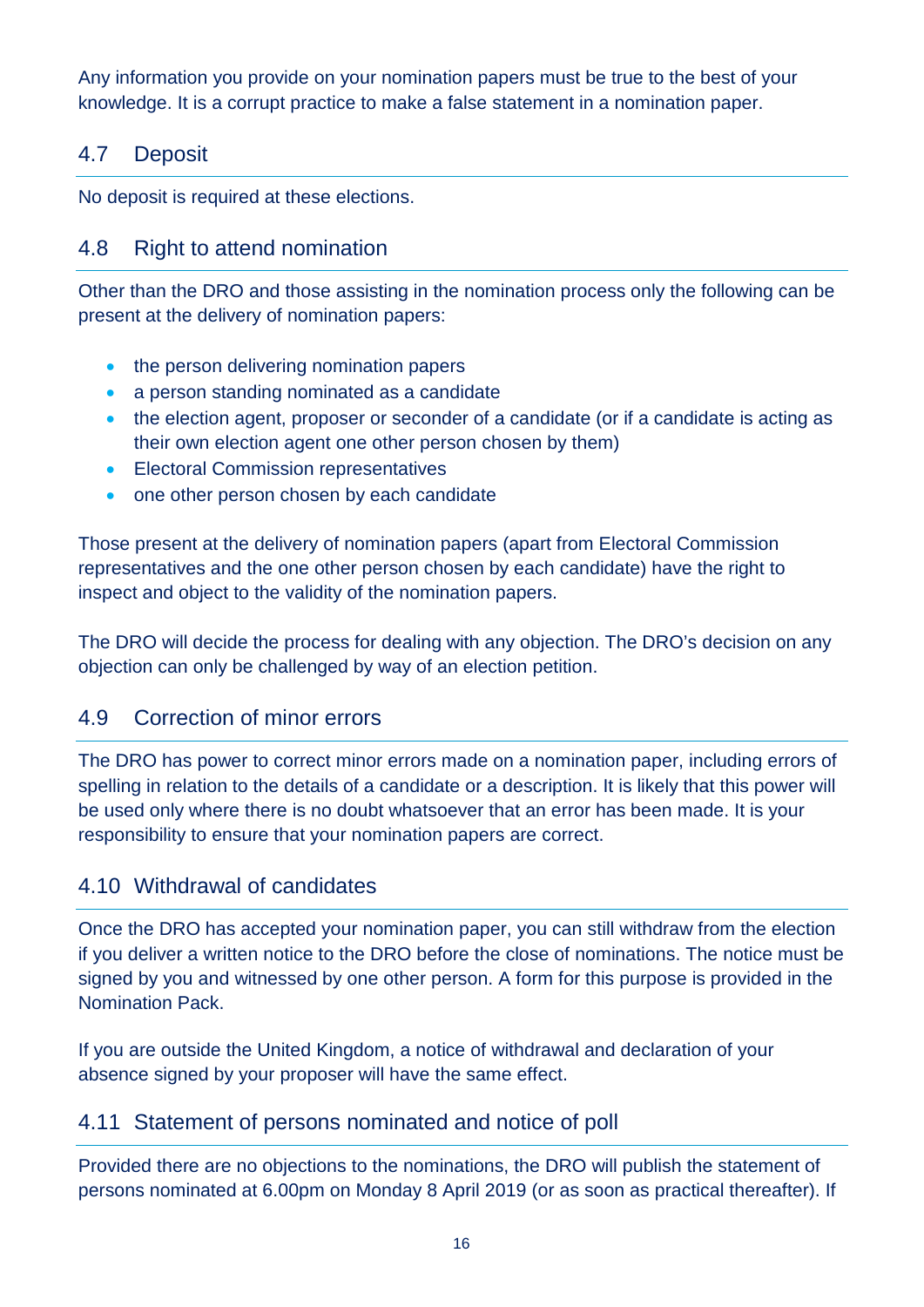there are objections the statement will be published after they have been disposed of but no later than 1.00pm on Tuesday 9 April 2019.

The statement will show the names, addresses and descriptions (if any) of the persons standing for election in each district electoral area and the names of those who subscribed their nomination papers.

The statement will include the notice of poll, giving the date and hours during which the poll will be taken. The list of polling stations and electors entitled to vote at each station on polling day (the polling station scheme) will be published on the EONI website <http://www.eoni.org.uk/Elections/Polling-stations> from 1 March 2019. A copy will be provided by the DRO to election agents.

#### 4.12 Uncontested election

If the number of persons nominated in a district electoral area is equal to, or less than, the number of seats the candidates will be declared elected without a poll.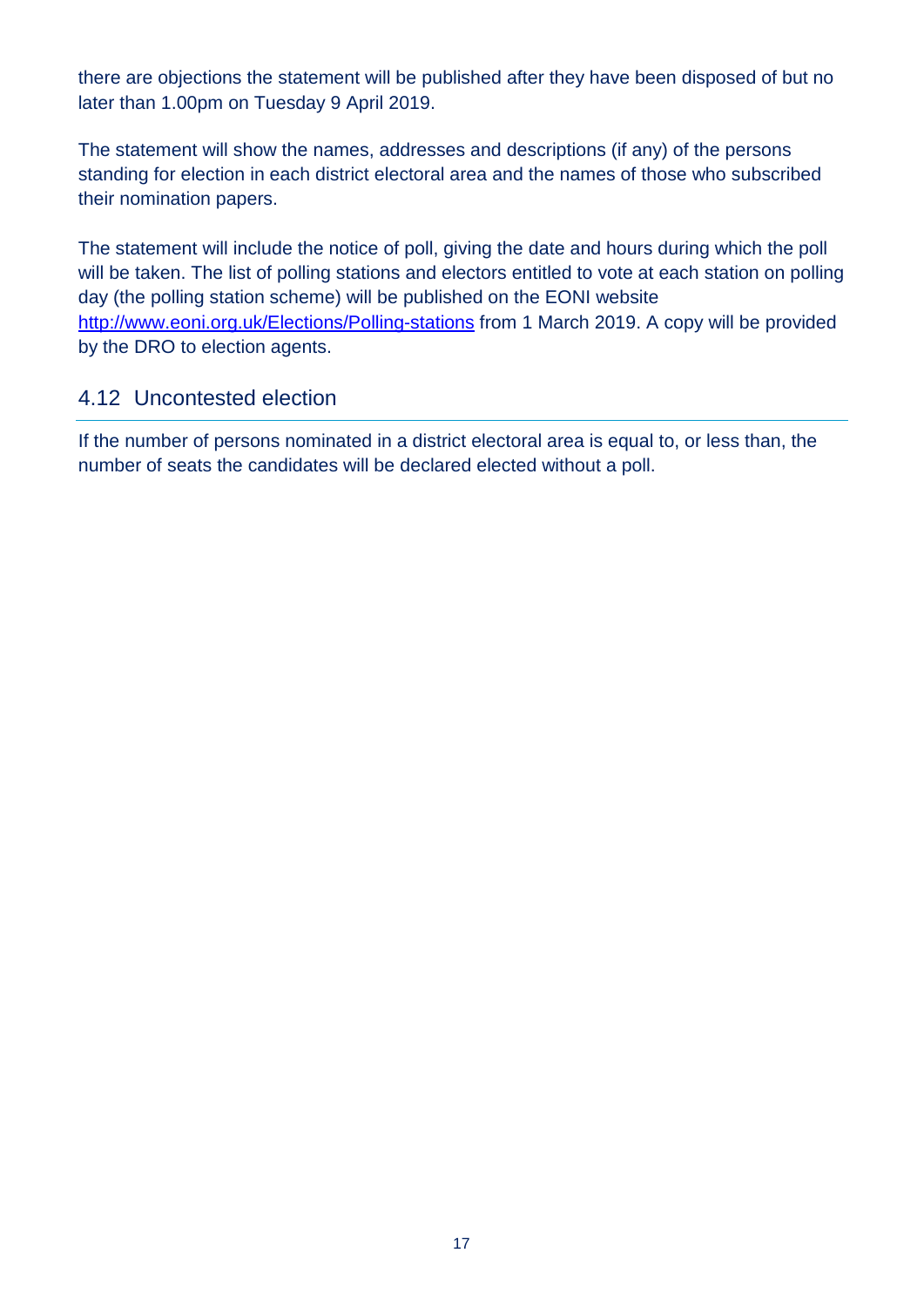# **5 Your election agent**

#### 5.1 Role of the election agent

Your election agent is the person responsible in law for the proper management of your election campaign. In particular, your election agent is responsible for the financial management of your campaign and for ensuring that declarations and returns of election expenses are properly completed and delivered to the DRO within the statutory deadlines.

You are required to have an election agent. If you do not appoint one, you are deemed to be your own agent. In this Guide where a reference is made to an election agent, it applies to you if you have not appointed an election agent.

The role of election agent is very important therefore the appointment of your agent should be carefully considered. Your election may be invalidated if your election agent does not promptly and correctly perform their duties, and in some cases there could be criminal sanctions for both you and your agent.

#### 5.2 Who can be an election agent?

Anyone can be appointed as an election agent except:

- the Returning Officer or any officer or clerk appointed by them under the rules
- any partner or clerk to the above individuals
- anyone not entitled to vote in the elections as a result of the report of an election court or a conviction for a corrupt or illegal practice.

#### 5.3 Appointment of election agent

The name, address and office address of the election agent must be provided in writing to the DRO by 1.00pm on Monday 8 April 2019. The declaration must be signed by the candidate or a person authorised to act on their behalf, and also by the election agent to show acceptance of the post. The relevant form is included in the Nomination Pack.

If before, during or after the elections you revoke the appointment of your election agent, a new appointment can be made by the same process. Similarly, if you are acting as your own election agent you can also revoke that 'appointment' and appoint a new agent.

The names, addresses and office addresses of election agents in each district electoral area will be published on Council websites.

#### 5.4 Office of election agent

Any election agent you appoint must have an office address within the Council area (this may be their home address). The address must be provided on the appointment form.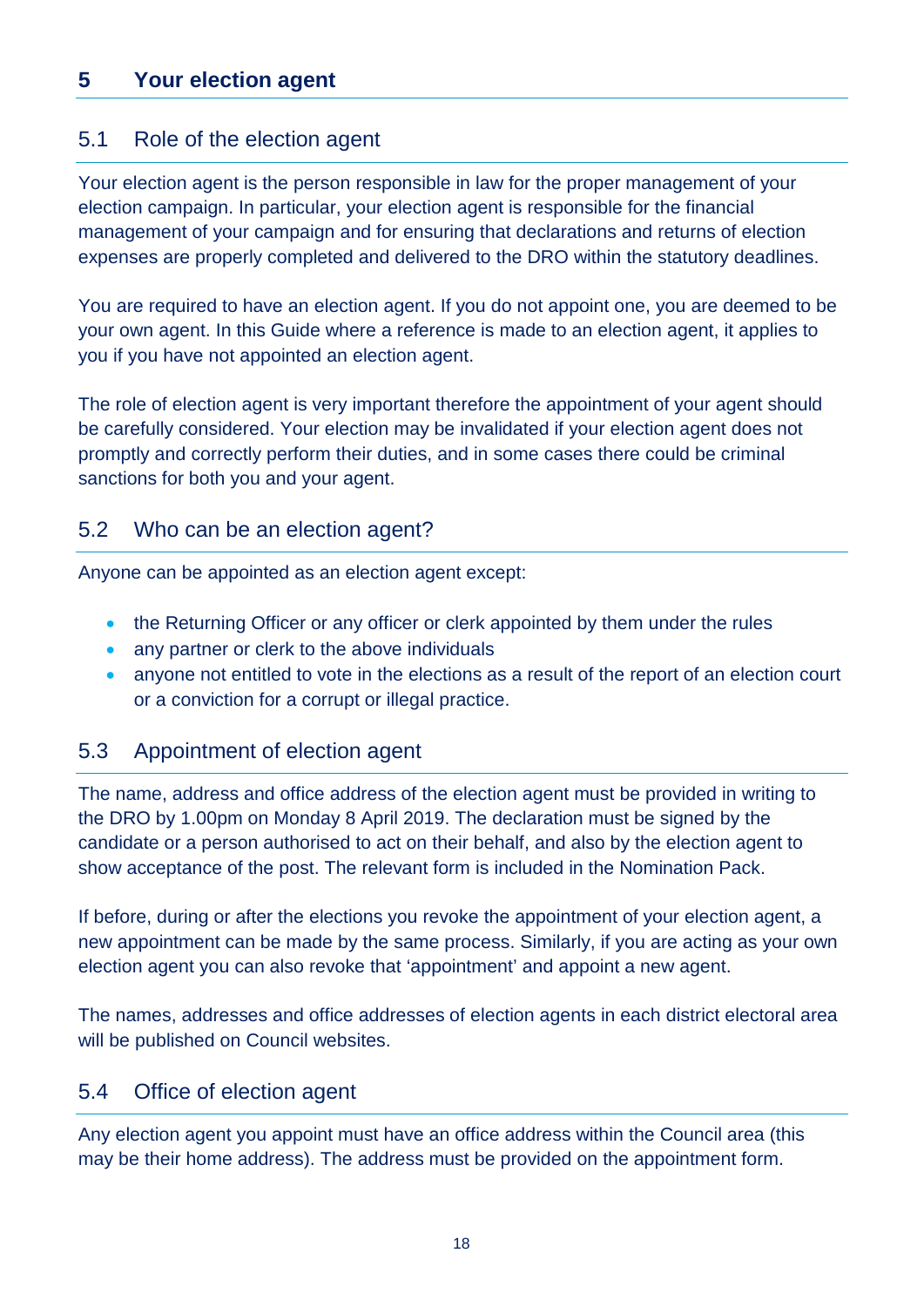If you are acting as your own agent, the office address is deemed to be your home address as published on the statement of persons nominated.

It is good practice to provide a contact telephone number and email address for your election agent as well as their postal address. If these details are not available this may hinder the DRO from conveying important information to them or seeking clarification on any issues.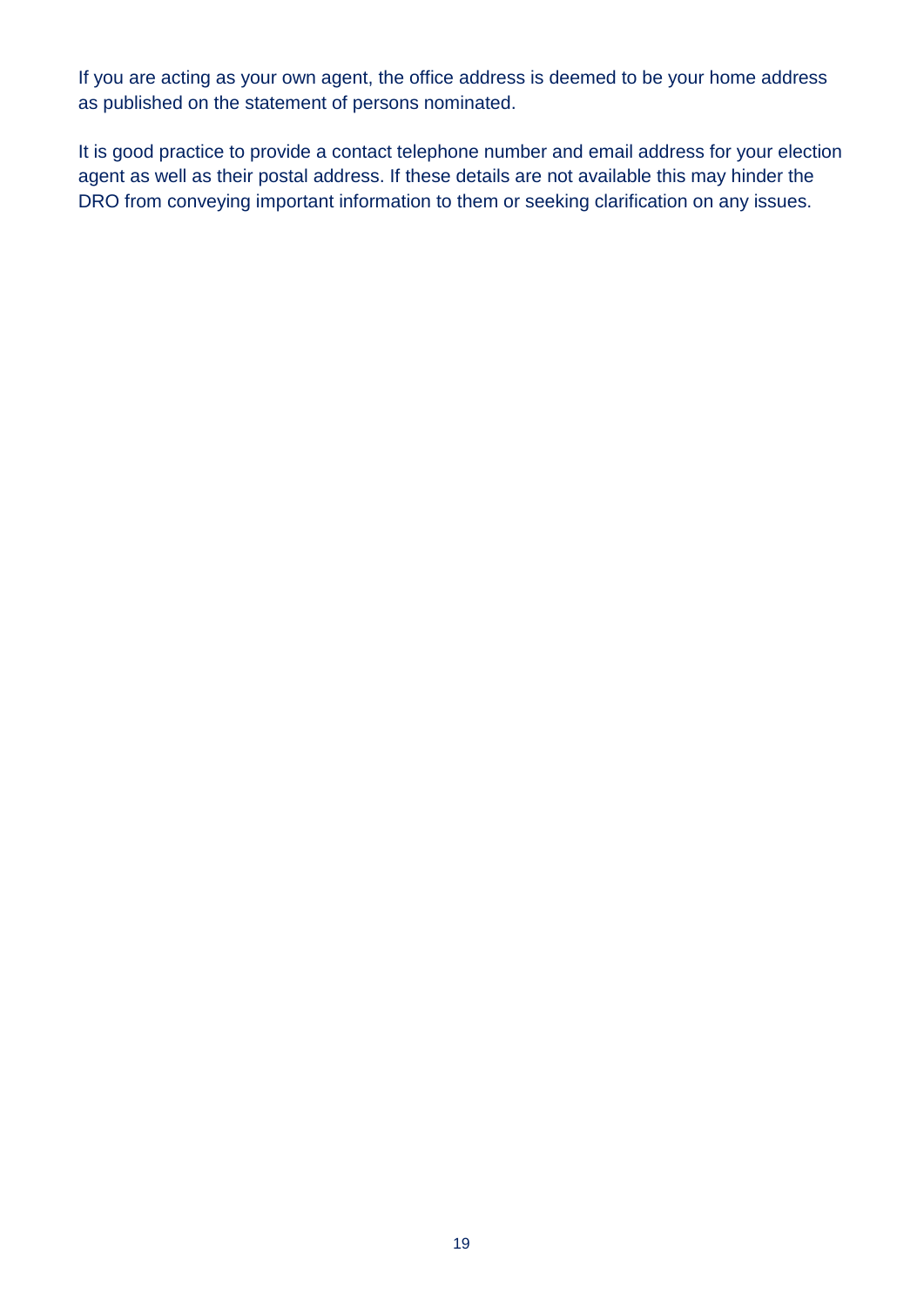## 6.1 Campaign materials

Any leaflets, notices or other documents you issue are subject to certain restrictions under electoral law (see Section 11). In addition, under the Public Order Act 1986, it is an offence to publish or distribute threatening, abusive or insulting material that is intended to or likely to stir up racial hatred.

## 6.2 Details to appear on election publications

All documents you produce to promote your election (including leaflets, advertisements and posters) must bear:

- the name and address of the printer of the material;
- the name and address of the publisher of the material.

This is known as the 'imprint'.

# 6.3 Display and removal of election posters

The law relating to the display and removal of election posters is the Planning (Control of Advertisements) Regulations (Northern Ireland) 2015.

As a candidate you must ensure that you comply with any planning rules relating to the display of election posters. You must also ensure that any posters are removed within two weeks of polling day. If you have any queries relating to these issues you should contact the Local Planning Office in the Local Council.

Under electoral law it is illegal to pay anyone for displaying a poster, unless that is their normal business (e.g. an advertising agent).

#### 6.4 Right to send campaign material free of postage

As a candidate you are entitled to send an item of campaign material to electors free of charge for postage. You must send your item to every registered elector in the district electoral area and you must include the elector's full postal address on the item.

Your item may contain only material relating to the elections and must weigh no more than 60g. Royal Mail, who have responsibility for distributing the material, have produced guidance for candidates on the Information for Candidates and Agents page [http://www.eoni.org.uk/Elections/Information-for-candidates-and-agents.](http://www.eoni.org.uk/Elections/Information-for-candidates-and-agents)

If you wish to use this service before the close of nominations you will have to sign off and agree with Royal Mail to pay for the costs involved if you do not stand as a candidate.

For further details of this service you should contact: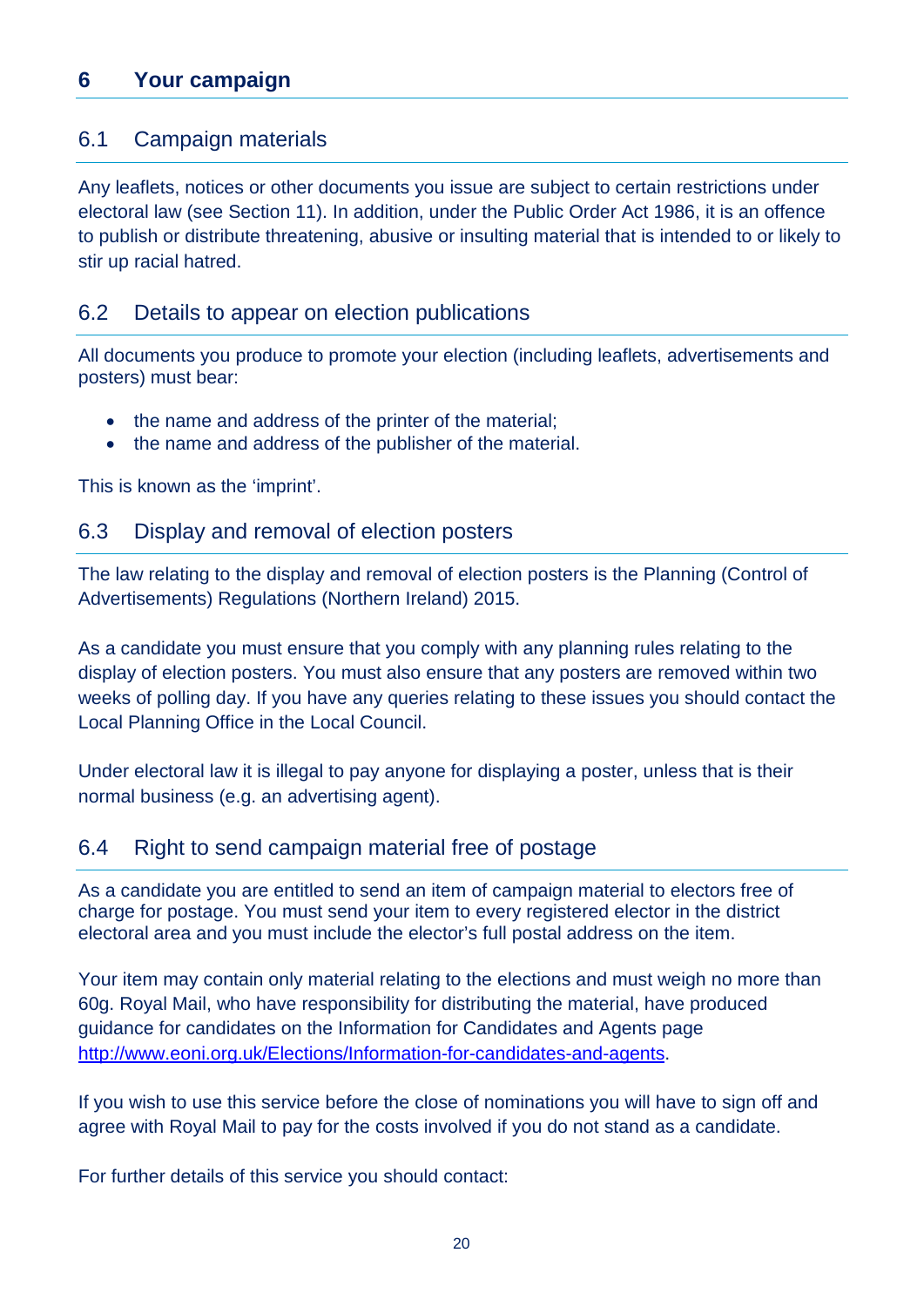#### 6.5 Election expenses and donations

The maximum amount that you can spend on your election campaign is fixed by law. The Electoral Commission's guidance "Candidate spending and donations at the local government elections in 2019 (NI)" can be found on their website [www.electoralcommission.org.uk.](http://www.electoralcommission.org.uk/)

Any queries relating to election spending and donations should be referred to the Commission:

The Electoral Commission Ground Floor 4 Cromac Place The Gasworks Belfast BT7 2JB

Tel: 0333 103 1928 Email: [infonorthernireland@electoralcommission.org.uk](mailto:infonorthernireland@electoralcommission.org.uk) Website: [www.electoralcommission.org.uk](http://www.electoralcommission.org.uk/)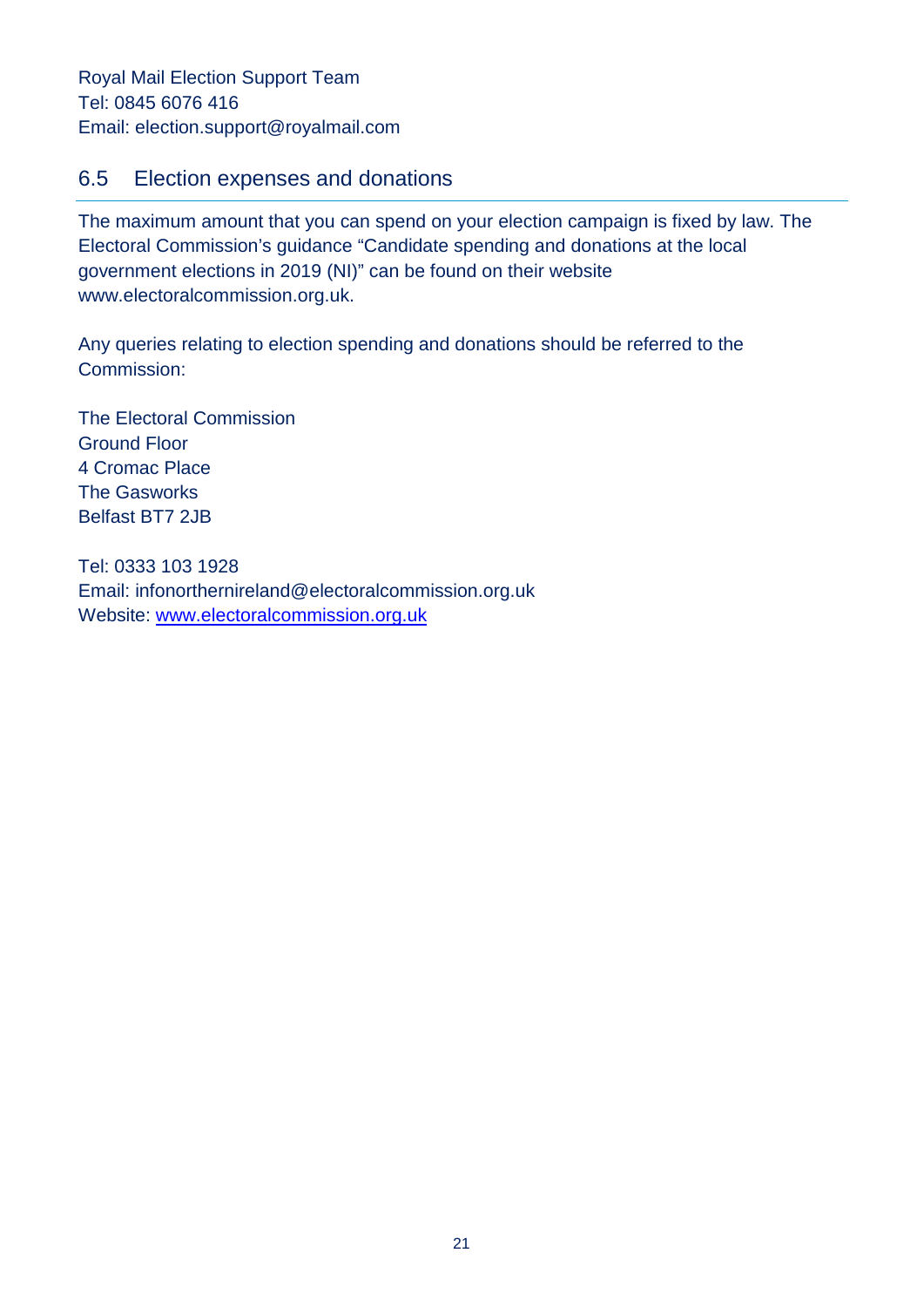# **7 Absent voting**

#### 7.1 Absent voting overview

In certain circumstances an elector is entitled to an absent vote either for an indefinite period or for a particular election.

There are two main types of absent vote:

- postal vote where a ballot paper is sent to the elector for completion and return
- proxy vote where the elector nominates someone ("a proxy") to vote on their behalf

A proxy can apply to vote by post. This is known as a "proxy postal vote".

In Northern Ireland there is no general right to an absent vote. Absent votes are only allowed when all the statutory criteria are met.

There are strict deadlines for the receipt of absent vote applications (see Section 3 - Election timetable) and any received after the deadlines will not be processed.

Completed postal ballot papers must be returned to the following address by 10pm on polling day:

Absent Voting Unit Electoral Office for NI 2nd Floor, St Anne's House 15 Church Street Belfast BT1 1ER

They cannot be handed in at a polling station or Council office.

#### 7.2 Application forms

Any elector who wishes to apply for an absent vote should be advised to download a form from [www.eoni.org.uk/Vote/Voting-by-post-or-proxy.](http://www.eoni.org.uk/Vote/Voting-by-post-or-proxy)

It is important that all applications are completed in strict accordance with the guidance notes. Incorrectly completed applications will not be granted and there may be insufficient time before the deadline to return them to the applicant. You should advise all applicants to return their completed form as early as possible so that they can be checked before the deadline and returned for correction.

# 7.3 Issue and opening of postal votes

The DRO will give notice to your election agent of when and where postal votes will be issued and opened and of the number of agents you can appoint to represent you at these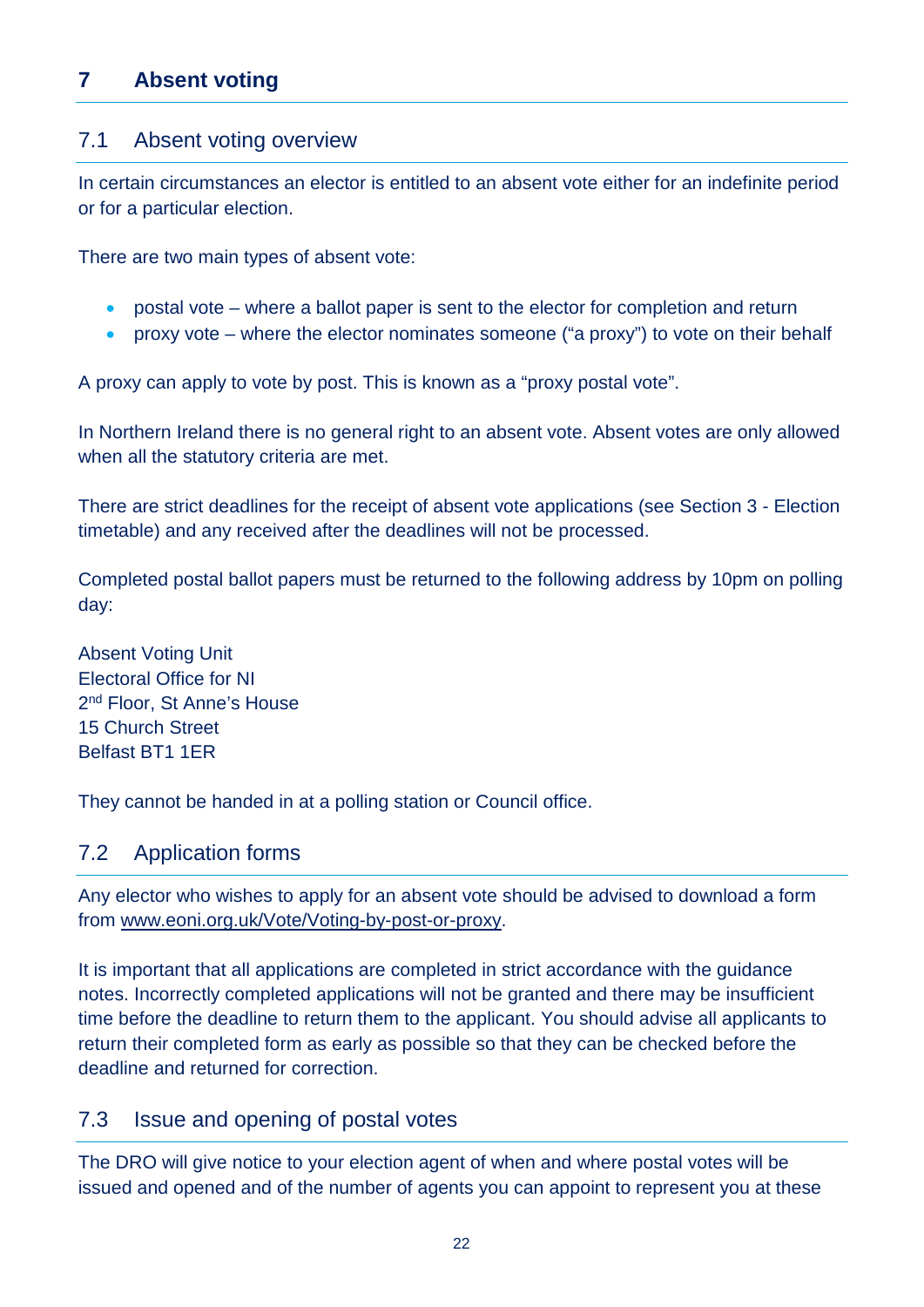#### events. The issue and opening dates will also be published on the EONI website <http://www.eoni.org.uk/Elections/Information-for-candidates-and-agents>

You must notify the DRO in writing, before the time fixed for the issue/opening, of the names and addresses of any agents you wish to be present. A form which you may use for this purpose is included in the Nomination Pack. You and your election agent may also attend, or you can appoint someone to attend on your election agent's behalf.

You and your agents will have to produce one of the forms of photographic identification required to be produced at polling stations before being allowed to attend the proceedings (see Section 8.1).

Anyone attending the proceedings will be bound by the statutory Requirement of Secrecy (Appendix 2), a copy of which will be provided by the DRO.

It is likely that the last opening of postal ballot paper envelopes will take place on polling day. The ballot box in use after that will be taken unopened to the count where any envelopes in it will be opened and any valid votes will be placed in a postal ballot box.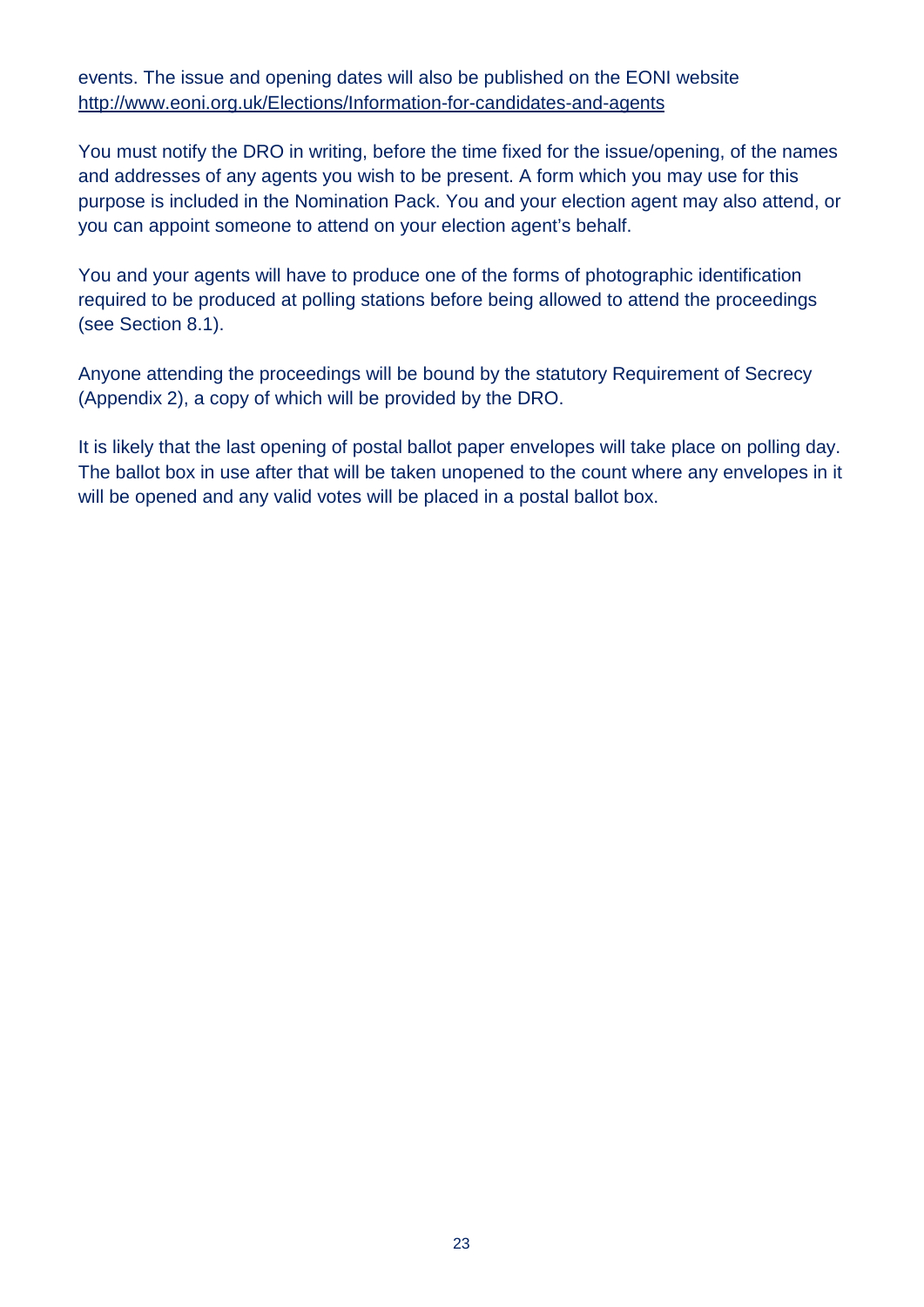# **8 Polling day**

#### 8.1 Voting at polling stations

A 'polling station' is the room or part of a room in which the poll is taken under the supervision of a Presiding Officer. It is not the building in which there are one or more polling stations. That building is called the 'polling place'.

Polling stations will be open between 7am and 10pm on Thursday 2 May 2019. Voters will vote using the Single Transferable Vote (STV) system i.e. placing a '1' beside their first preference on the ballot paper, a '2' beside their second preference and so on.

At the polling station, voters will need to produce one of the following documents in order to prove their identity:

- a UK, Irish or EEA Driving Licence (photographic part, provisional accepted)
- a UK, Irish or EU Passport
- an Electoral Identity Card
- a Translink Senior SmartPass
- a Translink 60+ SmartPass
- a Translink War Disabled SmartPass
- a Translink Blind Person's SmartPass

These documents are listed in legislation and no other forms of identity can be accepted.

The identification document does not need to be current, but the photograph must be of a good enough likeness to allow polling station staff to confirm the identity of the holder.

#### 8.2 Who can enter a polling station

The only persons who can enter a polling station are:

- voters allotted to vote there
- persons under 18 years of age accompanying voters
- companions of voters who have a disability
- candidates and their election agents
- polling agents appointed to that polling station
- the Returning Officer, the DRO and their staff
- the Presiding Officer and clerks appointed to that station
- constables on duty
- Electoral Commission representatives
- observers accredited by the Electoral Commission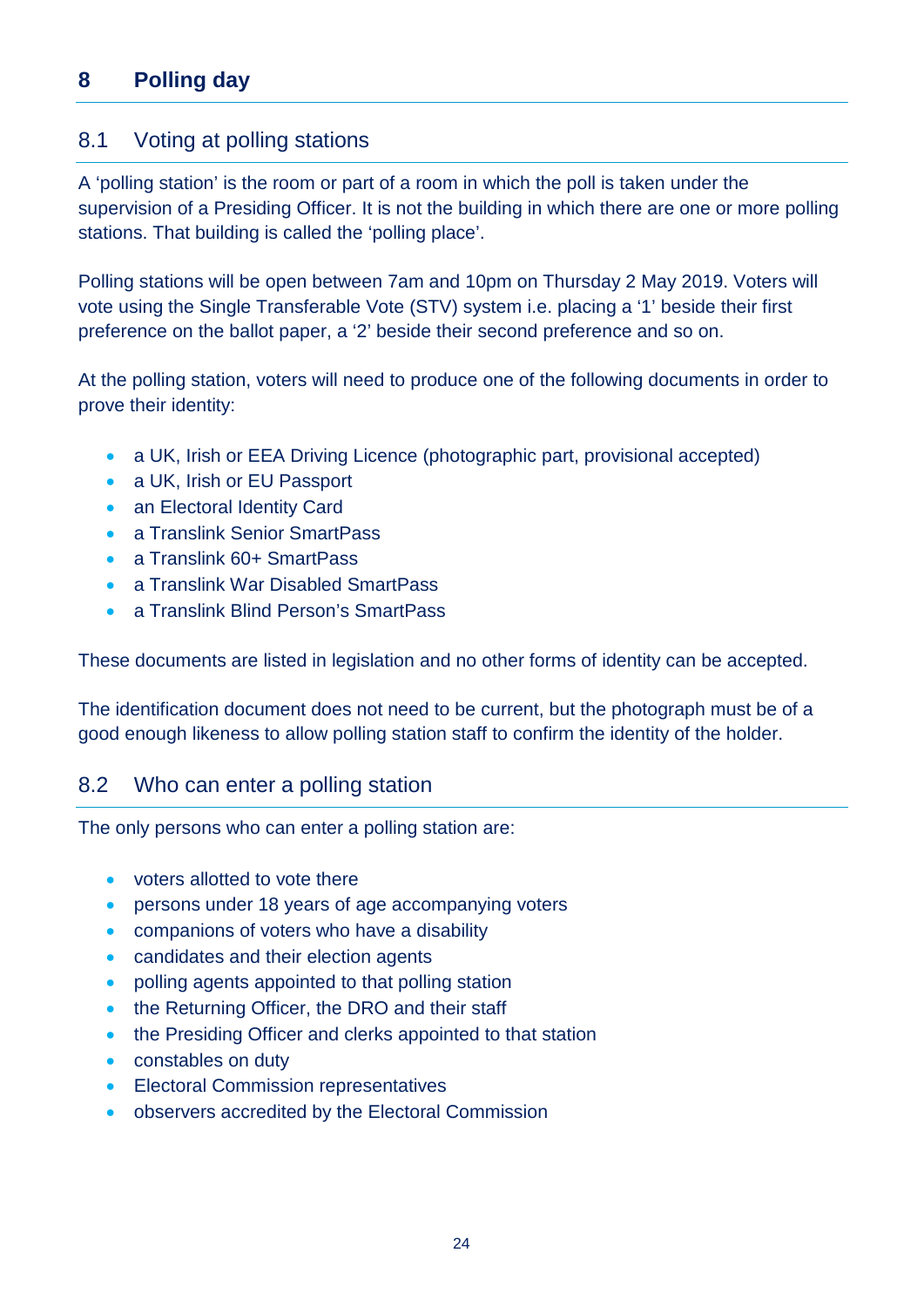# 8.3 Keeping order in the polling station

The Presiding Officer has a duty to keep order in the polling station. They may require any person who misconducts themselves to leave the station. If that person does not do so immediately, the Presiding Officer will call the police to have them removed.

The Presiding Officer may restrict the number of voters in the polling station and persons under the age of 18 who accompany them.

#### 8.4 Requirement of secrecy

All those present in the polling station are bound by the statutory Requirement of Secrecy (Appendix 2). Breaching that requirement is a criminal offence with a maximum penalty of imprisonment of up to 6 months or a fine of up to £5,000. All such persons will be given a copy of the relevant statutory provisions upon entering a polling station.

#### 8.5 Polling agents

You (or your election agent) may appoint polling agents to be present at any polling station (ballot box). Written notice must be given to the DRO by **Thursday 25 April** of the full names and addresses of your polling agents allocated to **each** ballot box. A form which you may use for this purpose is included in the Nomination Pack.

To gain access to the polling station all polling agents will have their name checked against this list. You should provide the DRO with a list of polling agents per ballot box in ballot box number order within the district electoral area. You should provide two sets of these lists per district electoral area.

To ensure your polling agent is not delayed or refused entry at the polling station the polling agent list for each ballot box should be fully completed and each entry must be legible. Attendees will have to produce one of the forms of photographic identification required to be produced at polling stations before being allowed to attend the proceedings (see Section 8.1).

Only one polling agent for each candidate may be present at any ballot box at the same time. The primary role of a polling agent is to detect personation (when an individual votes as someone else - whether that person is living or dead, or is a fictitious person).

Additional duties which an agent may undertake include:

- checking that the ballot box is empty at 7am
- being present when the Presiding Officer marks a ballot paper on behalf of a voter
- being present at the close of poll to observe the sealing up of the ballot box and other packages. The agent can affix their own seal to the box or any packet in addition to the official seal.

Polling agents must observe the requirement of secrecy (Appendix 2). In particular they **must not**, before the close of poll, pass any information to anyone about: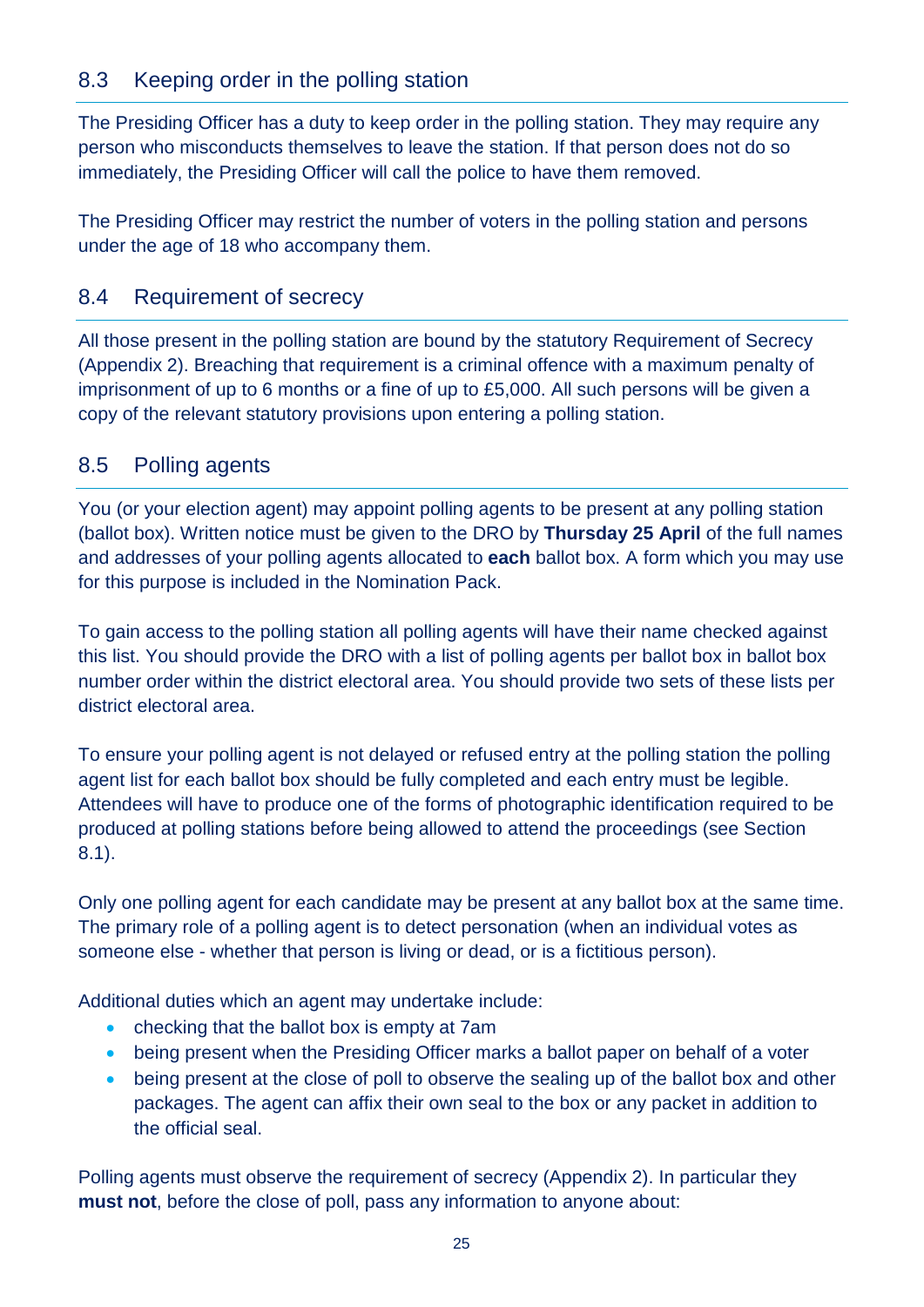- the name of anyone who has voted
- the electoral number of anyone who has voted
- the official mark

Polling agents must comply with all lawful instructions of the Presiding Officer and staff and with those set out in the "Polling Agents Instructions", a copy of which is included in the Nomination Pack. You should provide a copy of the instructions to all of your polling agents.

# 8.6 Canvassing in the vicinity of the polling station

All political parties have agreed to the voluntary Code of Conduct for Canvassers in the vicinity of the polling station which can be found at Appendix 3. You should ensure that a copy of this is distributed to all your canvassers.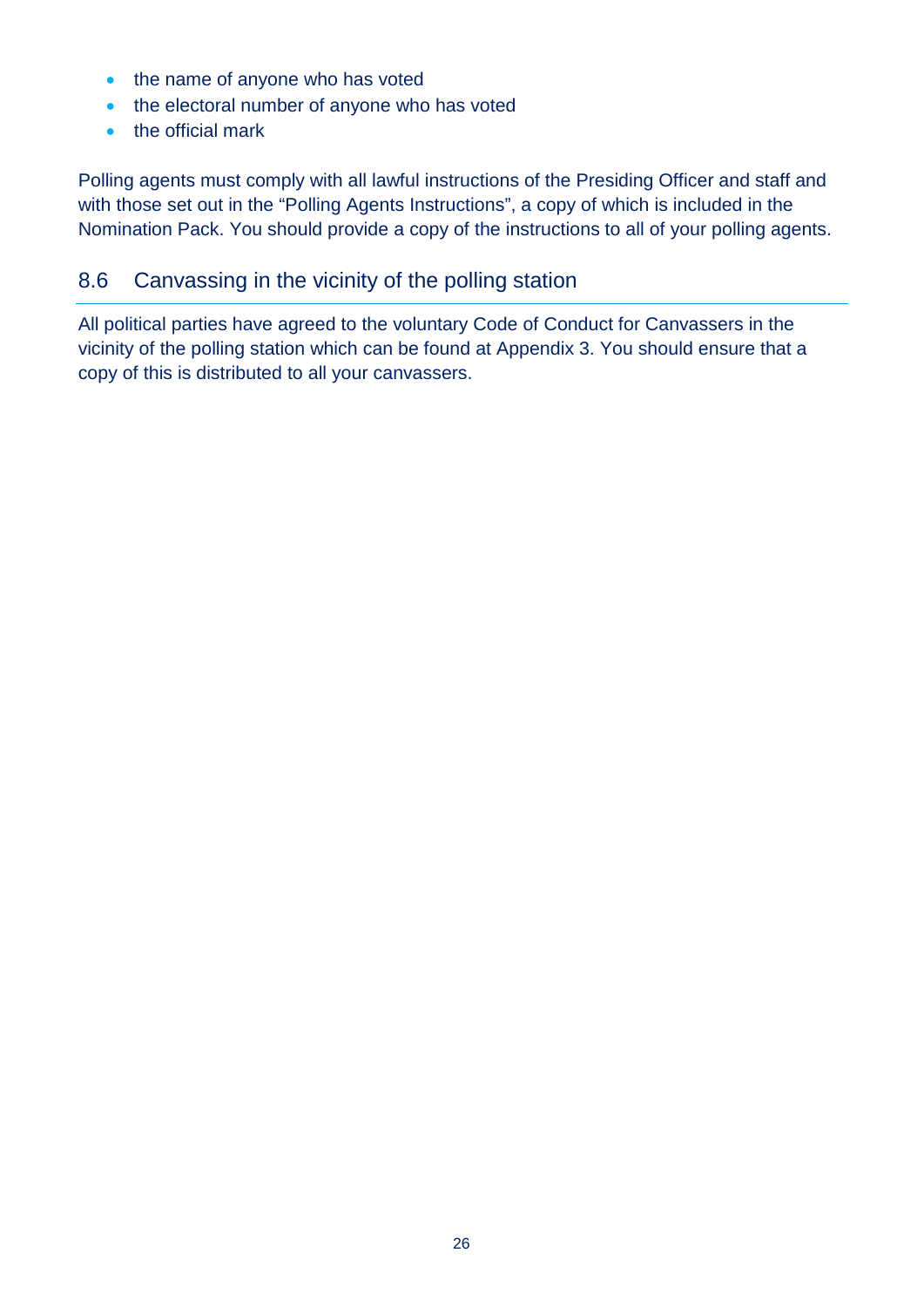# **9 The Count**

#### 9.1 Count venues

After the close of poll the number of unused, spoilt and tendered ballot papers returned from polling stations will be reconciled overnight in each of the count venues listed below. Counting agents are entitled to observe this process.

The verification of used ballot papers (opening of ballot boxes) will start at 8.00am on Friday 3 May. The counting of ballot papers will begin after the verification has been completed and will continue until the result is declared (unless it is necessary to suspend the count due to the lateness of the hour). The results will be published on Council and EONI websites. Councils will also tweet results on Twitter.

The DRO will issue a Count Information Pack during the nomination process. This will outline the arrangements for the count for the district electoral area in which you are standing.

| <b>Council area</b>                | <b>Count venue</b>                                                                                | <b>DRO</b>             |  |
|------------------------------------|---------------------------------------------------------------------------------------------------|------------------------|--|
| Antrim and<br>Newtownabbey         | <b>Valley Leisure Centre</b><br>40 Church Road<br>Newtownabbey BT36 7LJ                           | Jacqui Dixon           |  |
| <b>Ards and North</b><br>Down      | <b>Bangor Aurora Aquatic and</b><br><b>Leisure Complex</b><br>3 Valentine Road<br>Bangor BT20 4UT | <b>Stephen Reid</b>    |  |
| Armagh, Banbridge<br>and Craigavon | <b>Banbridge Leisure Centre</b><br><b>15 Downshire Road</b><br>Banbridge BT32 3JY                 | <b>Roger Wilson</b>    |  |
| <b>Belfast</b>                     | <b>Belfast City Hall</b><br><b>Donegall Square North</b><br>Belfast BT1 5GS                       | <b>Suzanne Wylie</b>   |  |
| <b>Causeway Coast</b><br>and Glens | <b>Coleraine Leisure Centre</b><br>23 Railway Road<br><b>Coleraine BT52 1PE</b>                   | David Jackson          |  |
| <b>Derry and Strabane</b>          | <b>Foyle Arena</b><br><b>Limavady Road</b><br>Londonderry BT47 6JY                                | John Kelpie            |  |
| Fermanagh and<br>Omagh             | <b>Omagh Leisure Complex</b><br><b>Old Mountfield Road</b><br>Omagh BT79 7EG                      | <b>Brendan Hegarty</b> |  |
| Lisburn and<br>Castlereagh         | Lagan Valley Leisureplex<br>12 Lisburn Leisure Park<br><b>Governors Road</b><br>Lisburn BT28 1LP  | <b>David Burns</b>     |  |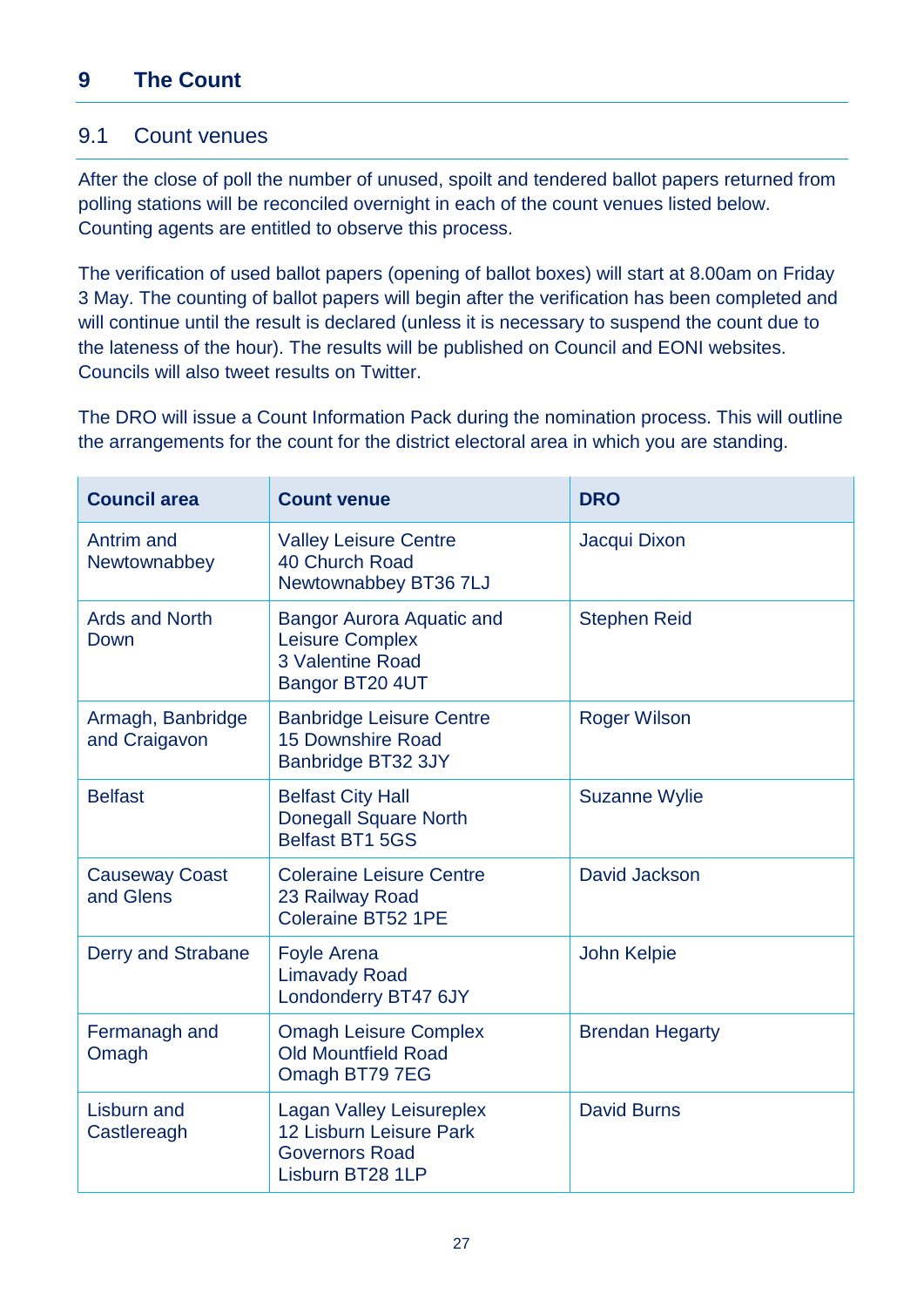| Mid and East Antrim       | <b>Seven Towers Leisure Centre</b><br><b>Trostan Avenue</b><br>Ballymena BT437BL | <b>Anne Donaghy</b>   |
|---------------------------|----------------------------------------------------------------------------------|-----------------------|
| <b>Mid Ulster</b>         | <b>Meadowbank Sports Arena</b><br><b>Ballyronan Road</b><br>Magherafelt BT45 6EH | <b>Anthony Tohill</b> |
| Newry, Mourne and<br>Down | <b>Newry Leisure Centre</b><br><b>Clanrye Avenue</b><br>Newry BT35 6EH           | Liam Hannaway         |

#### 9.2 Who can be present

The only persons who can be present at the verification and count are:

- the Returning Officer, DRO and their staff
- candidates and one other person chosen by them
- election agents
- counting agents
- Electoral Commission representatives
- observers accredited by the Electoral Commission
- other persons permitted by the Returning Officer or DRO

To gain access to the count all persons will have their name checked against a list of those entitled to be present. Attendees will have to produce one of the forms of photographic identification required to be produced at polling stations (see Section 8.1).

Under no circumstances must you, your representatives or any accredited observers attempt to enter the restricted area where staff count the votes. The right to be present is only to observe the process from immediately outside the restricted area. The restricted area will be clearly defined.

# 9.3 Counting agents

You (or your agent) may appoint counting agents to attend at the verification and count of votes. The DRO will give notice of the maximum number of agents that you can appoint. All candidates in the district electoral area will be allowed the same number of counting agents.

If you wish to appoint counting agents you must give the DRO written notice of their full names and addresses by **Thursday 25 April**. A form which you may use for this purpose is included in the Nomination Pack.

Please note that if an agent becomes incapable of acting, you may appoint another agent in their place; you must give the DRO notice in writing of the name and address of the new agent appointed.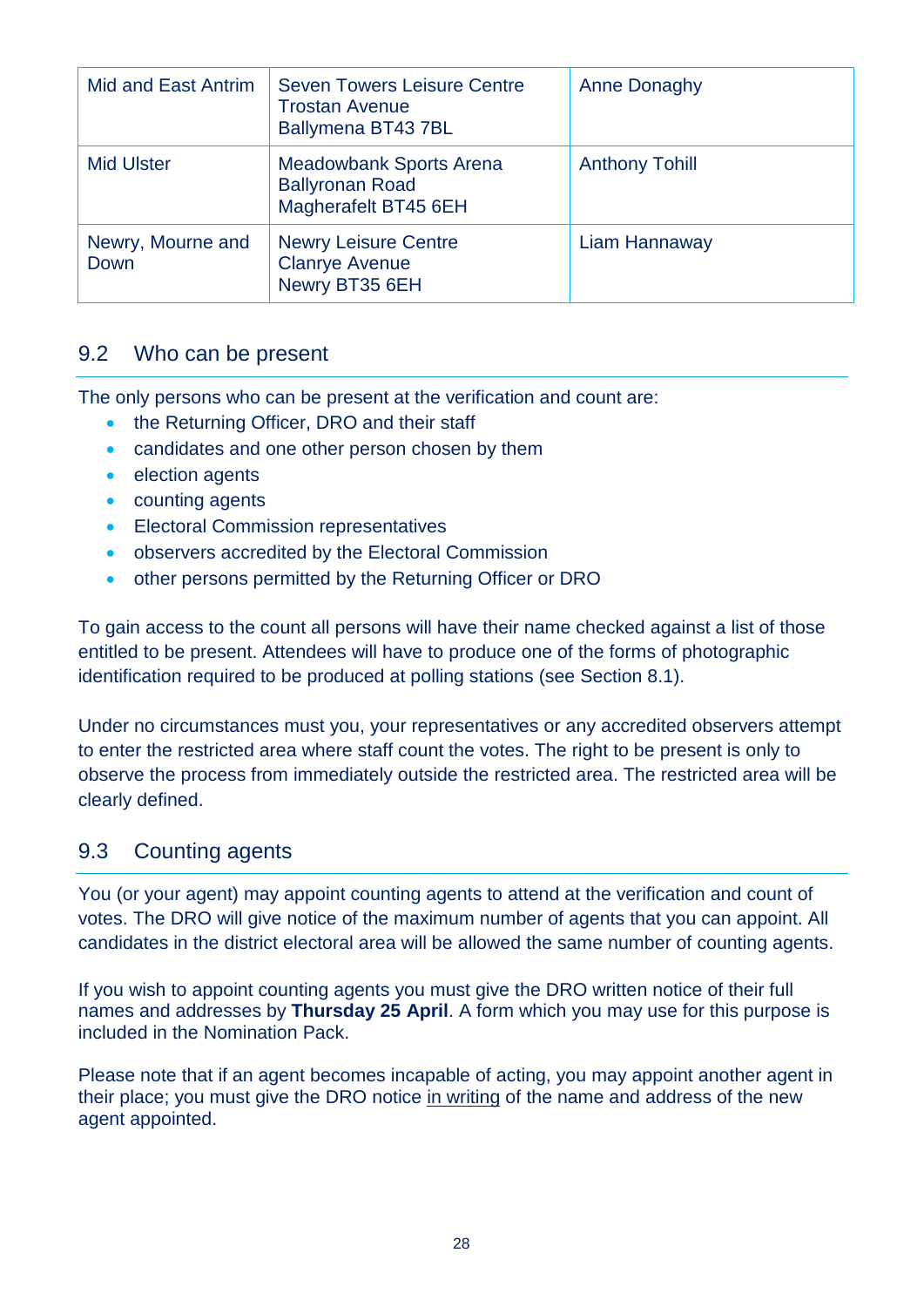#### 9.4 Requirement of secrecy

All those present at the count are bound by the statutory Requirement of Secrecy (Appendix 2), a copy of which will be provided.

#### 9.5 Verification

The ballot boxes will be opened at 8am on Friday 3 May. The ballot paper account for each ballot box will be verified by comparing it with the number of ballot papers found in each box.

If the number of ballot papers according to the ballot paper account and the physical checks correspond, the verification of that box is complete. If they do not, the ballot papers will be recounted and the documentation checked until the DRO is satisfied as to the actual number of ballot papers to be included in the count. The results for each box will recorded on the verification statement, a copy of which will be available to election agents.

The counting of ballot papers will begin once the verification stage has been completed and all ballot papers have been mixed.

#### 9.6 The count

During the count the DRO will make important announcements. You must ensure that you are present or represented throughout the count process so that you do not miss any announcement. If you do not understand any announcement made you should seek clarification from the DRO.

Throughout the count process the ballot papers will be kept face up so that no one can see the ballot paper number or unique identifying mark. You should make sure that all your representatives know that they must not attempt to see the back of any ballot paper.

Ballot papers will be sorted into piles for each candidate according to the first preference marked. Any 'doubtful ballot papers' (see Section 9.7) will be put aside for adjudication.

The number of votes for each candidate will be counted and the total number of valid votes calculated.

The quota will then be calculated using the following formula:



Where the total number of votes for a candidate at any stage of the count is equal to or exceeds the quota that candidate shall be deemed to be elected.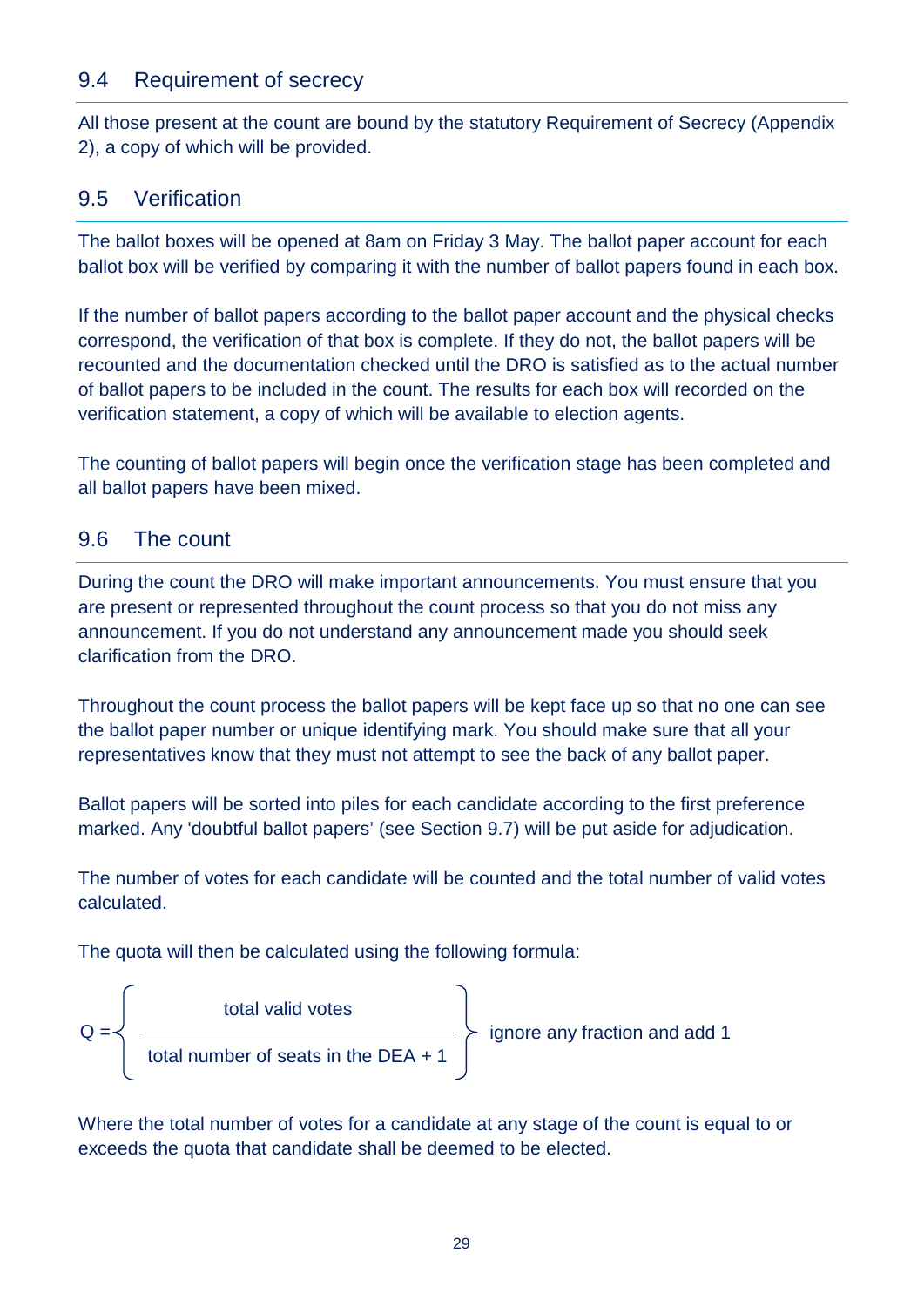The next stages of the count will involve either the transfer of the surplus vote from a candidate deemed to be elected or the exclusion of one or more candidates with the least votes.

If at any stage the number of continuing candidates equals the number of seats to be filled, then such candidates are deemed elected.

Candidates are advised to consult the relevant legislation for more detail about the single transferable vote system.

# 9.7 Ballot papers requiring adjudication

A ballot paper is deemed to be invalid if:

- it does not bear the official mark; or
- the figure "1" standing alone is not placed so as to indicate a first preference vote for any candidate; or
- the figure "1" standing alone indicating a first preference is set opposite the name of more than one candidate; or
- anything (other than the printed number and other unique identifying mark on the back) is written or marked by which the voter can be identified; or
- it is unmarked or void for uncertainty

Before any decision is taken on whether a ballot paper is invalid it will be assessed by the DRO in the presence of candidates and agents.

An announcement will be made over the public address system telling candidates and agents that an adjudication on doubtful ballot papers is about to be made. You can attend the adjudication or nominate one person to represent you. The adjudication will not be delayed if you are not present or represented.

The DRO will inform those present of the decision on the validity of each ballot paper and the reason for it. That decision is final and can be challenged only by way of an election petition. If you do not agree with any decision to reject a ballot paper as invalid, you must tell the DRO who will stamp the paper 'rejection objected to'.

# 9.8 Recount

You or your election agent may, at the end of any stage of the count but before the next stage proceeds, request a recount or a further recount. Only the most recent completed stage can be re-counted.

The DRO may refuse your request if they are of the opinion that it is unreasonable.

The DRO will call all candidates together at the end of the counting or any recounting of votes for any stage to give you a reasonable opportunity to request a recount or a further recount. Neither the start of the next stage nor the declaration of the result will be delayed if you fail to attend promptly.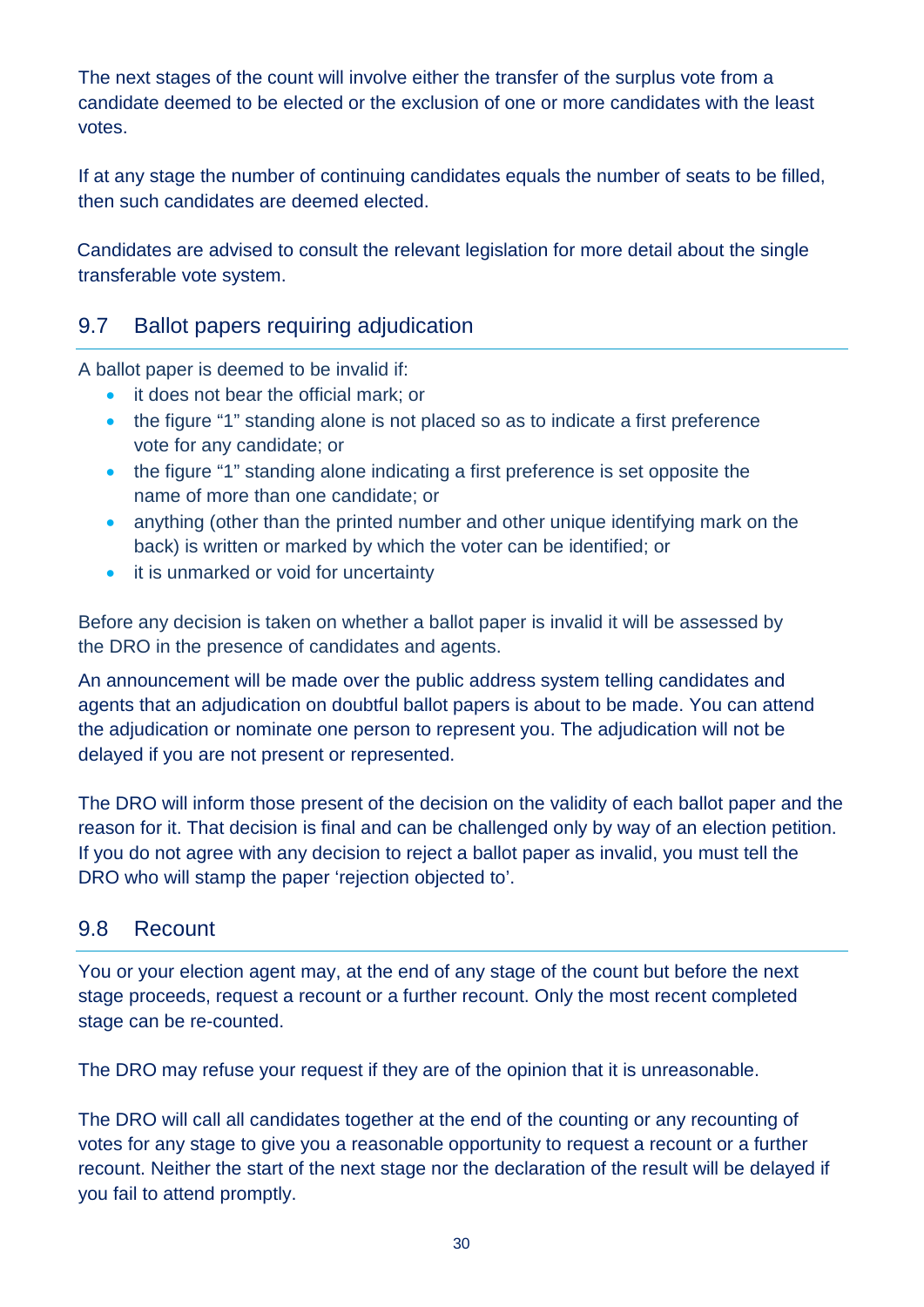# 9.9 Declaration of result

Once all the seats in the district electoral area have been filled the DRO will declare the names of those who have been elected. They will also give public notice of:

- (a) the number of first preference votes for each candidate;
- (b) any transfer of votes;
- (c) the total number of votes for each candidate at each stage of the count at which such transfer took place; and
- (d) the order in which the successful candidates were elected.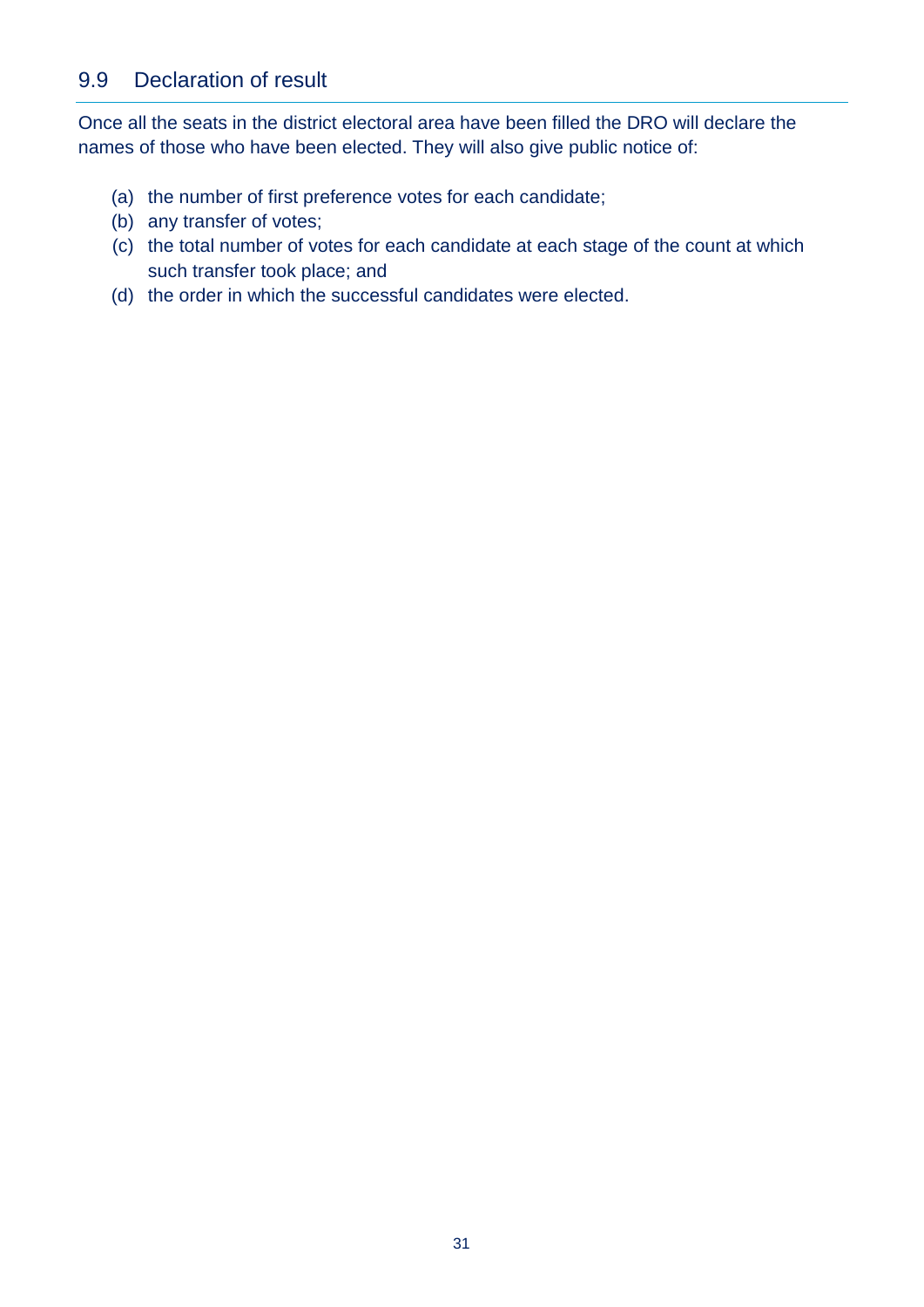# 10.1 Successful candidates

Successful candidates must sign a declaration of acceptance of office before acting as a councillor.

## 10.2 Election petition

The outcome of an election can be challenged only by way of an election petition. You are advised to seek legal advice if you wish to initiate proceedings.

#### 10.3 Election expenses return

Within 35 calendar days of the declaration of the result, your election agent must submit an election expenses return, supporting documentation and the election agent's declaration as to election expenses (these documents must be submitted at the same time) to the DRO.

Within 7 working days of submission of these documents the candidate's declaration of expenses must be submitted to the DRO. If you are outside the United Kingdom when the agent's return is delivered, your declaration must be delivered 14 calendar days after your return. The DRO has no power to extend any of the statutory deadlines.

If a candidate or election agent fails to deliver the required return and declarations to the DRO within the 35 day deadline they will be prohibited from sitting and voting in the relevant local council until they have either submitted the return and declarations or the High Court grants an authorised 'excuse'. If the person sits and votes in contravention of the prohibition they must forfeit £50 for every day that they sit or vote in the Council. If the person fails to pay that money summary proceedings may be taken in the criminal courts. The person will be convicted of an offence and liable to a fine of the accumulated amount.

In addition, failure to submit any document on time is an illegal practice and will be referred to the Public Prosecution Service for investigation. An illegal practice is a summary criminal offence with a penalty of up to £5,000.

Guidance on the forms to be used and their completion is available on the Electoral Commission website https://www.electoralcommission.org.uk/i-am-a/candidate-oragent/local-government-elections-in-northern-ireland. You should read their guidance and contact the Electoral Commission (not the Electoral Office) if you have any queries about election expenses.

Election expenses may be inspected by any person at the office of the DRO. A fee of 20p per side is payable for any copy supplied. Expenses documents are retained for one year after which you can have them returned to you or your agent, or they will be destroyed.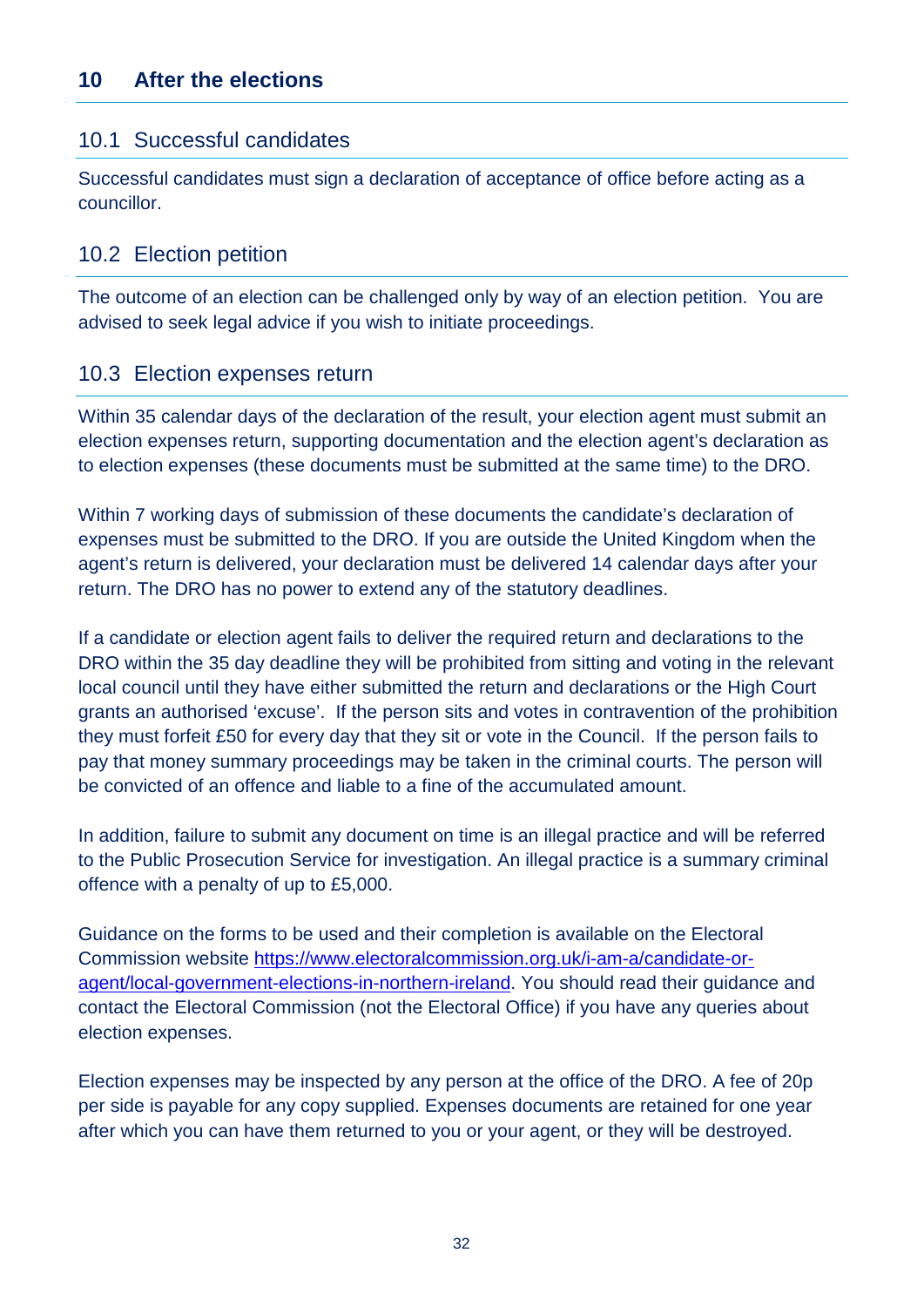# 10.4 Inspection and supply of marked registers and absent voter lists

The marked electoral registers and absent voter lists show who has been issued with a ballot paper, who has returned their postal ballot paper, and who has had a proxy vote cast on their behalf.

If you wish to inspect or obtain copies of the marked register and absent voter lists after the elections you should email [info@eoni.org.uk.](mailto:info@eoni.org.uk) Information obtained from the marked register may only be used for research or electoral purposes.

The request for **inspection** must specify:

- which documents are requested
- the purposes for which the information in any document will be used
- where the request is to inspect the marked register or lists, any reason why inspecting the full register or unmarked lists would not be sufficient to achieve that purpose
- who will inspect the documents
- the date on which they wish to inspect the documents, and
- whether they would prefer to inspect the documents in a printed or data form

Inspection is under supervision and will be free of charge. You won't be able to take copies, but may make handwritten notes.

The request for **supply** must specify:

- which of the marked register or lists (or the relevant part of the register or lists) are requested
- whether a printed copy of the records or lists is requested or a copy in data form
- the purposes for which the marked register or lists will be used and why the supply or purchase of a copy of the full register or unmarked lists would not be sufficient to achieve that purpose.

The requested document will be supplied for a fee based on the number of entries:

- In data form:  $£20 + £1.50$  for each 1,000 entries or remaining part of 1,000 entries
- In printed form:  $£10 + £5.00$  for each 1,000 entries or remaining part of 1,000 entries

After one year these documents will be destroyed, unless a court order directs otherwise.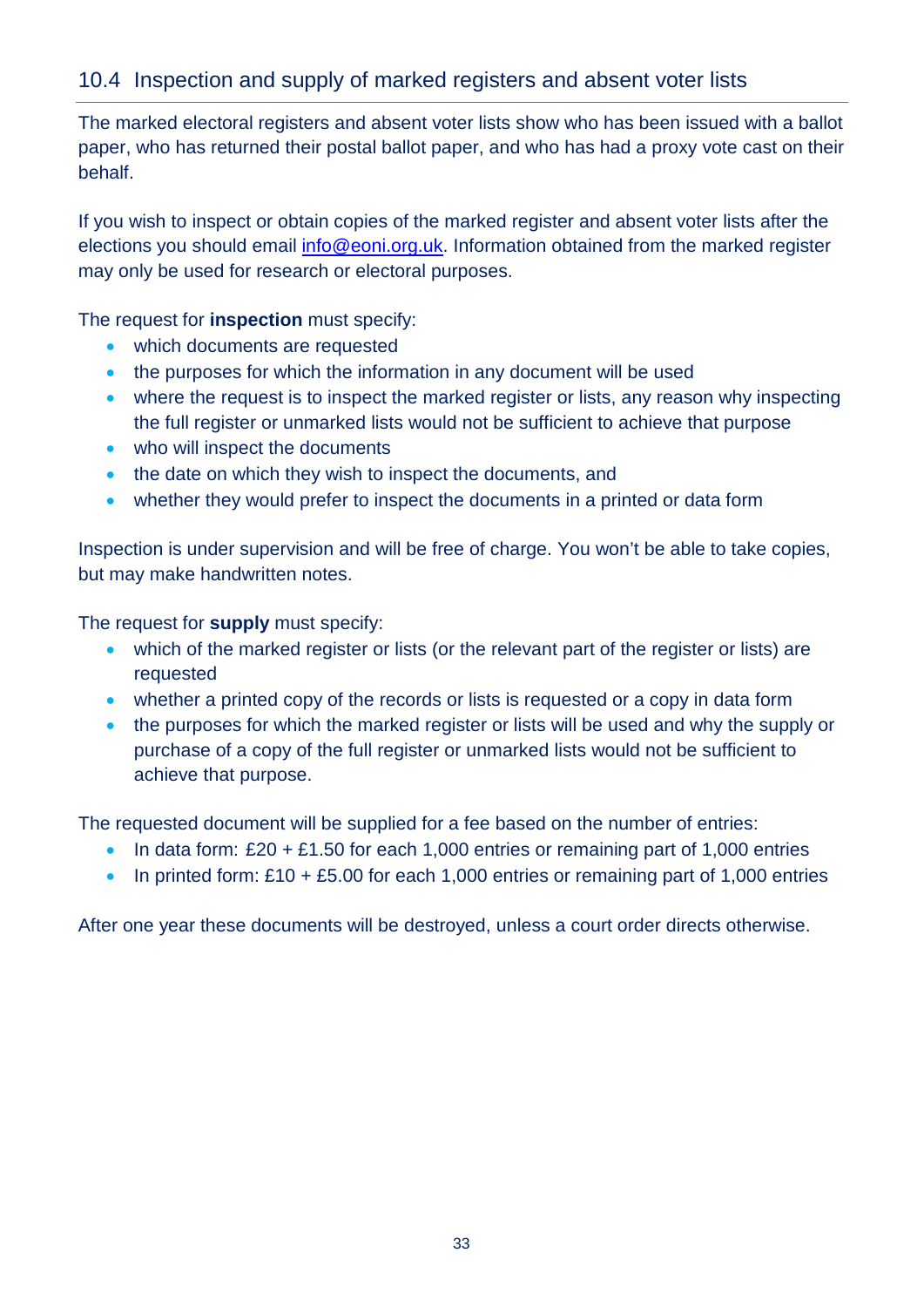#### 11.1 Summary of electoral offences

The following list provides a summary of electoral offences. This list is not exhaustive and candidates are advised to consult the relevant legislation. It does not include offences relating to party and election finance, advice on which may be sought from the Electoral Commission.

If you think that an offence may have been committed, you should refer the matter to the police. Neither the Chief Electoral Officer nor the DRO have any investigatory role and cannot report offences on behalf of any other person.

#### **Bribery**

The offence of bribery includes where someone directly or indirectly gives any money or procures any office to or for any voter, in order to induce any voter to vote or not vote.

#### **Treating**

A person is guilty of treating if either before, during or after an election they directly or indirectly give or provide any food, drink, entertainment or provision to corruptly influence any voter to vote or refrain from voting. Treating requires a corrupt intent - it does not apply to ordinary hospitality.

#### Undue influence

A person is guilty of undue influence if they directly or indirectly make use of or threaten to make use of force, violence or restraint, or inflict or threaten to inflict injury, damage or harm in order to induce or compel that person to vote or refrain from voting. A person may also be guilty of undue influence if they impede or prevent any voter from freely exercising their right to vote – even where the attempt is unsuccessful.

Undue influence doesn't exclusively relate to physical access to the polling station. For example, a leaflet that threatens to make use of force in order to induce a voter to vote in a particular way could also be undue influence.

#### **Personation**

Personation is where an individual votes as someone else either by post or in person at a polling station, as an elector or as a proxy. This offence applies if the person that is being personated is living, dead or fictitious. Aiding, abetting, counselling or procuring the offence of personation is also an offence.

#### False statements as to candidates

It is an illegal practice to make or publish a false statement of fact about the personal character or conduct of a candidate in order to affect the return of a candidate at an election.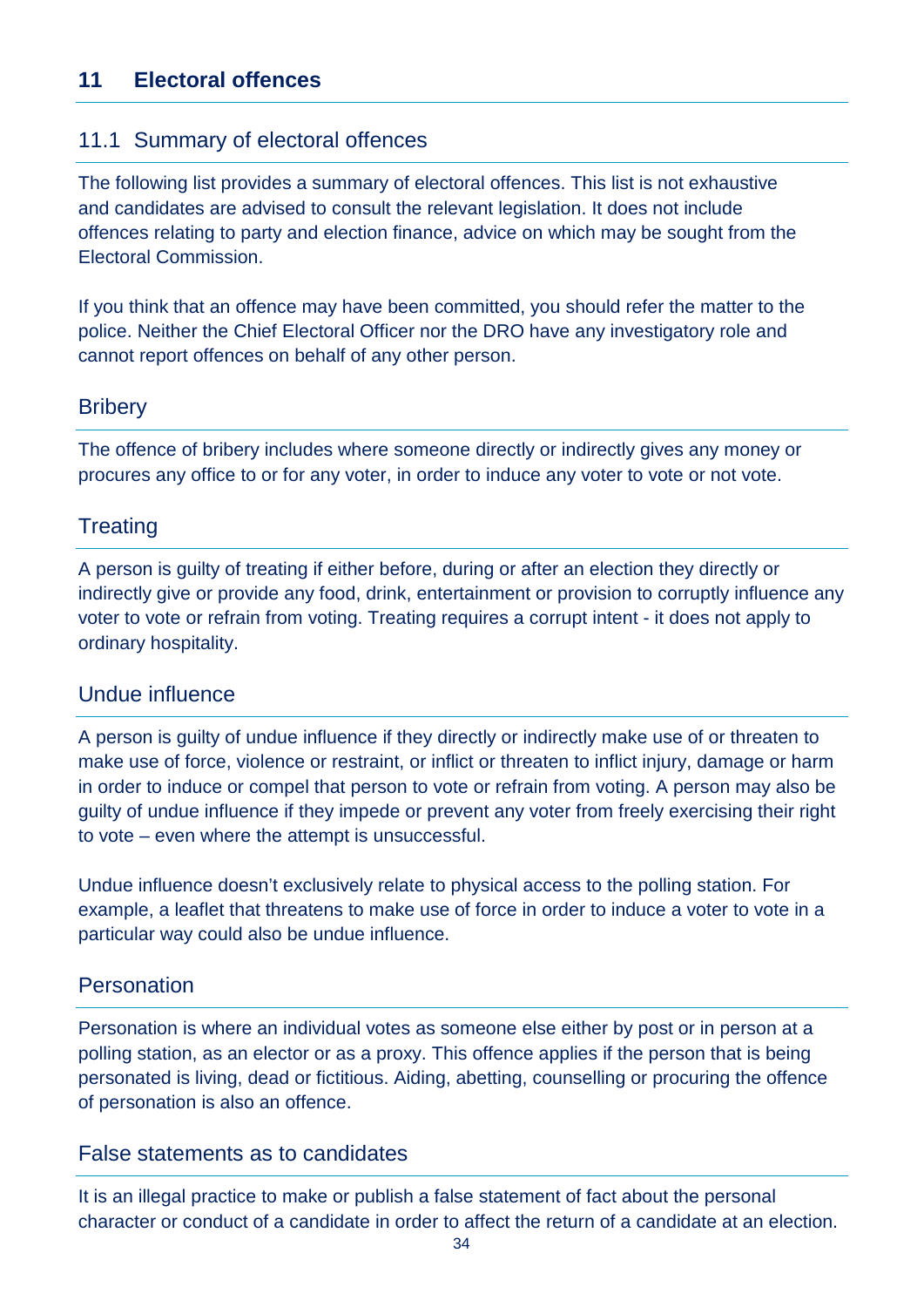False statements that are not about another candidate's personal character or conduct are not illegal under electoral law, but could be considered as libel or slander. It is also an illegal practice to make a false statement of a candidate's withdrawal.

#### False statements in nomination papers

It is an offence to knowingly provide a false statement on a nomination paper. For example, if you know you are disqualified from election you must not sign the consent to nomination.

#### False registration information and false postal/proxy voting applications

It is an offence to supply false information on a registration, postal vote or proxy vote application form. False information includes a false signature.

#### Breaches of the secrecy of the ballot

Everyone involved in the election process or attending certain proceedings must maintain the secrecy of the ballot. The Requirement of Secrecy is at Appendix 2.

#### Campaign publicity material

Certain offences relate specifically to election campaign publicity material. Election campaign publicity material must contain an imprint, not resemble a poll card and not contain a false statement as to the personal character or conduct of another candidate.

#### Racial hatred

Under the Public Order Act 1986, it is an offence to publish or distribute threatening, abusive or insulting material that is intended to stir up racial hatred or which is likely to stir up racial hatred.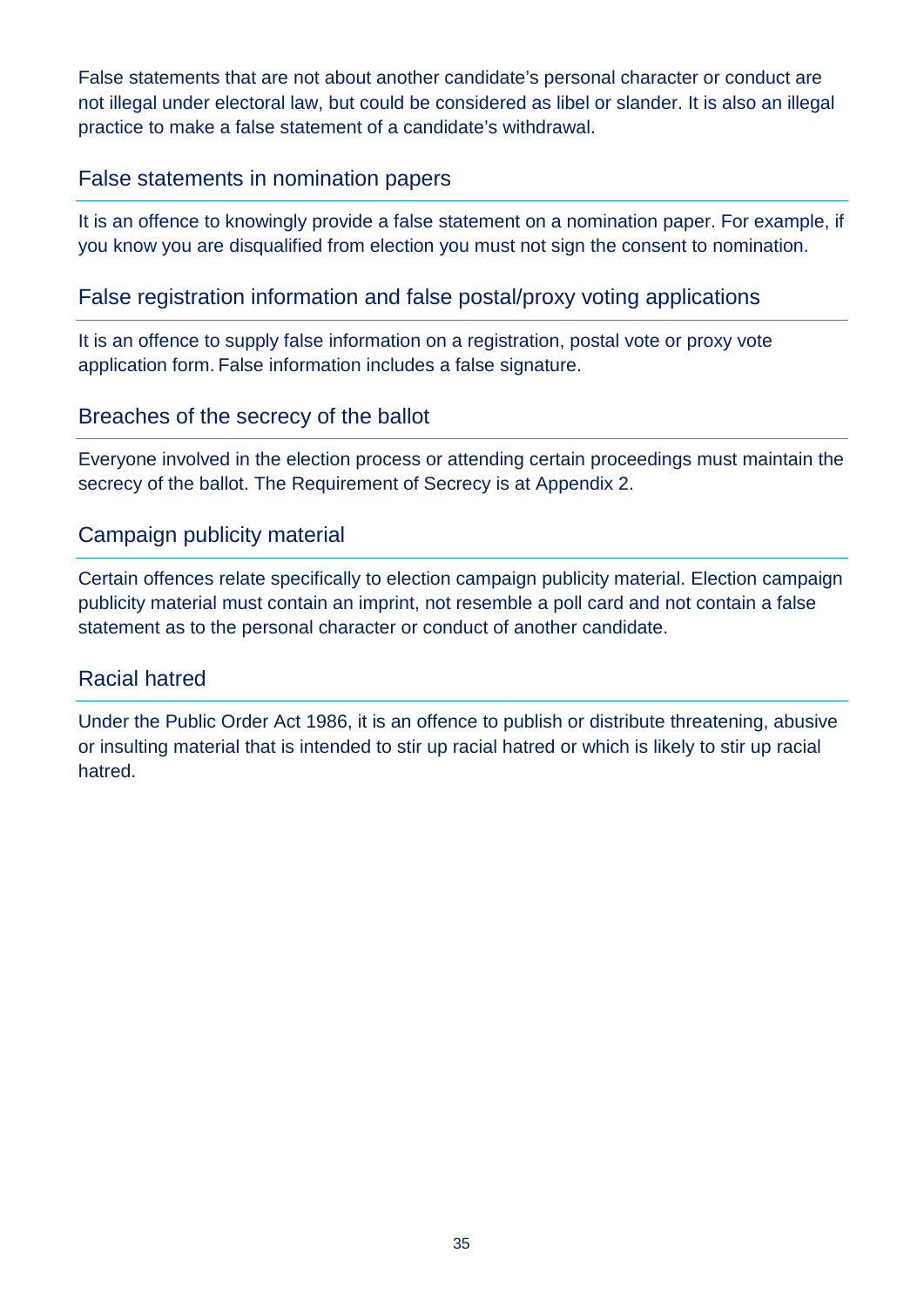# Deputy Returning Officers contact details

| <b>DRO</b>             | <b>Contact Details</b>                                                                                                                                                                                      | <b>District Electoral Areas</b>                                                                                                                   |
|------------------------|-------------------------------------------------------------------------------------------------------------------------------------------------------------------------------------------------------------|---------------------------------------------------------------------------------------------------------------------------------------------------|
| <b>Jacqui Dixon</b>    | <b>Antrim and Newtownabbey Borough Council</b><br><b>Mossley Hill</b><br>Newtownabbey<br><b>BT36 5QA</b><br>Tel: 028 9034 0003<br>Email: jacqui.dixon@antrimandnewtownabbey.gov.uk                          | <b>Dunsilly</b><br>Antrim<br>Airport<br><b>Ballyclare</b><br><b>Three Mile Water</b><br>Macedon<br><b>Glengormley Urban</b>                       |
| <b>Roger Wilson</b>    | Armagh City, Banbridge and Craigavon Borough<br><b>Council</b><br>PO Box 66, Lakeview Road<br>Craigavon<br><b>BT64 1AL</b><br>Tel: 028 3831 2402<br>Email: roger.wilson@armaghbanbridgecraigavon.gov.uk     | Cusher<br>Portadown<br>Craigavon<br>Lurgan<br><b>Lagan River</b><br><b>Banbridge</b><br>Armagh                                                    |
| <b>Suzanne Wylie</b>   | <b>Belfast City Council</b><br><b>City Hall</b><br><b>Belfast</b><br><b>BT15GS</b><br>Tel: 028 9027 0202<br>Email: wylies@belfastcity.gov.uk                                                                | Court<br><b>Black Mountain</b><br>Collin<br><b>Balmoral</b><br><b>Botanic</b><br>Lisnasharragh<br>Castle<br>Oldpark<br>Ormiston<br><b>Titanic</b> |
| <b>David Jackson</b>   | <b>Causeway Coast and Glens Borough Council</b><br>Cloonavin<br>66 Portstewart Road<br>Coleraine<br><b>BT52 1EY</b><br>Tel: 028 7034 7034<br>Email: david.jackson@causewaycoastandglens.gov.uk              | <b>The Glens</b><br>Causeway<br><b>Ballymoney</b><br>Coleraine<br><b>Bann</b><br>Benbradagh<br>Limavady                                           |
| <b>John Kelpie</b>     | <b>Derry and Strabane Council</b><br>98 Strand Road<br>Londonderry<br><b>BT48 7NN</b><br>Tel: 028 7125 3253<br>Email: john.kelpie@derrystrabane.com                                                         | <b>Ballyarnett</b><br>Foyleside<br><b>The Moor</b><br>Waterside<br>Faughan<br>Sperrin<br>Derg                                                     |
| <b>Brendan Hegarty</b> | <b>Fermanagh and Omagh District Council</b><br><b>Enniskillen Townhall</b><br>2 Townhall Street<br><b>Enniskillen</b><br><b>BT74 4BA</b><br>Tel: 0300 303 1777<br>Email: brendan.hegarty@fermanaghomagh.com | <b>Erne West</b><br><b>Erne North</b><br><b>Enniskillen</b><br><b>West Tyrone</b><br>Omagh<br>Mid Tyrone<br><b>Erne East</b>                      |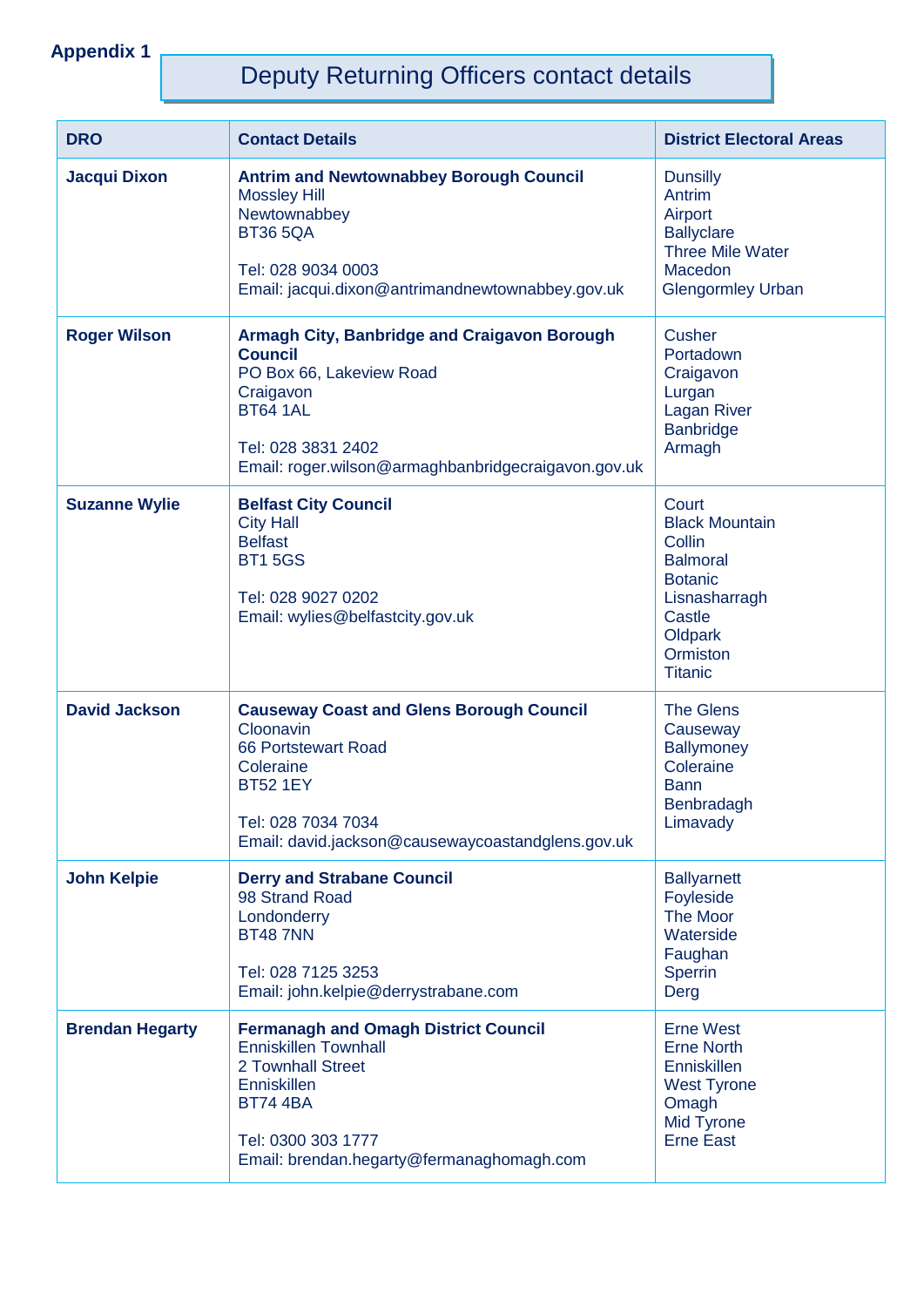| <b>David Burns</b>    | <b>Lisburn and Castlereagh City Council</b><br><b>Civic Headquarters</b><br>Lagan Valley Island<br>1 The Island<br>Lisburn<br><b>BT27 4RL</b><br>Tel: 028 9250 9207<br>Email: david.burns@lisburncastlereagh.gov.uk    | <b>Lisburn South</b><br><b>Downshire East</b><br><b>Downshire West</b><br><b>Castlereagh South</b><br><b>Lisburn North</b><br>Killultagh<br><b>Castlereagh East</b>     |
|-----------------------|------------------------------------------------------------------------------------------------------------------------------------------------------------------------------------------------------------------------|-------------------------------------------------------------------------------------------------------------------------------------------------------------------------|
| <b>Anne Donaghy</b>   | <b>Mid and East Antrim Borough Council</b><br><b>Head Office</b><br><b>The Braid</b><br>1-29 Bridge Street<br><b>Ballymena</b><br><b>BT43 5EJ</b><br>Tel: 028 2563 5034<br>Email: anne.donaghy@midandeastantrim.gov.uk | Larne Lough<br><b>Coast Road</b><br><b>Braid</b><br><b>Ballymena</b><br><b>Bannside</b><br>Knockagh<br><b>Carrick Castle</b>                                            |
| <b>Anthony Tohill</b> | <b>Mid Ulster District Council</b><br><b>Circular Road</b><br>Dungannon<br><b>BT71 6DT</b><br>Tel: 0300 0132 132<br>Email: chief.executive@midulstercouncil.org                                                        | Carntogher<br>Moyola<br>Magherafelt<br>Cookstown<br><b>Torrent</b><br>Dungannon<br><b>Clogher Valley</b>                                                                |
| <b>Liam Hannaway</b>  | <b>Newry, Mourne and Down District Council</b><br>O'Hagan House<br>Monaghan Row<br><b>Newry</b><br><b>BT35 8DJ</b><br>Tel: 028 3031 3168<br>Email: liam.hannaway@nmd.org                                               | <b>Slieve Gullion</b><br><b>Newry</b><br>Crotlieve<br><b>The Mournes</b><br><b>Slieve Croob</b><br>Downpatrick<br>Rowallane                                             |
| <b>Stephen Reid</b>   | <b>Ards and North Down Borough Council</b><br><b>The Castle</b><br><b>Bangor</b><br><b>BT20 4BT</b><br>Tel: 028 9127 8034<br>Email: stephen.reid@ardsandnorthdown.gov.uk                                               | <b>Ards Peninsula</b><br>Comber<br><b>Newtownards</b><br><b>Bangor East and</b><br>Donaghadee<br><b>Bangor Central</b><br><b>Bangor West</b><br>Holywood and Clandeboye |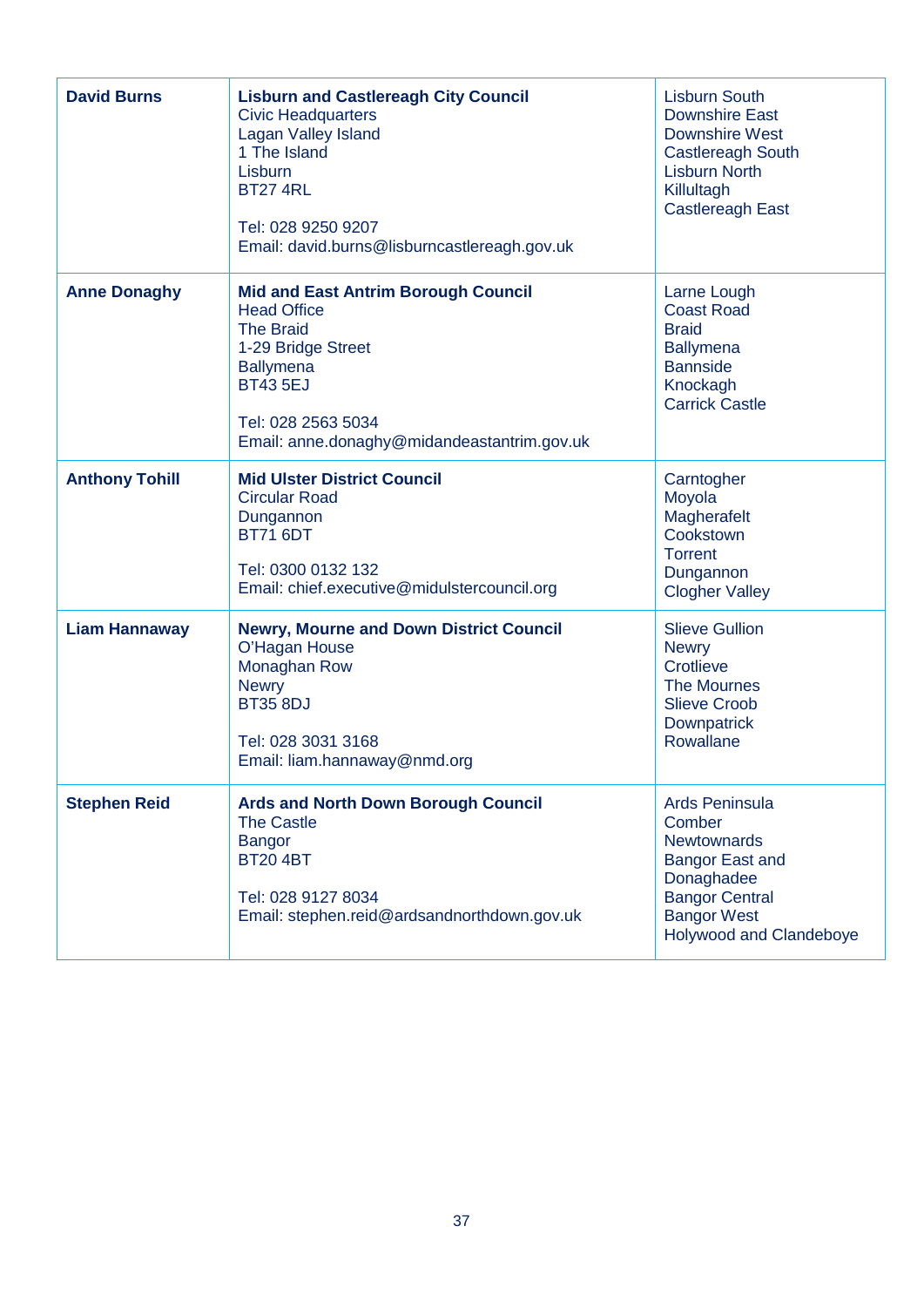Your attention is drawn to the relevant provisions of paragraph 27 of Schedule 9 to the Electoral Law Act (Northern Ireland) 1962 which apply to this election, and in particular to the maximum penalty for anyone guilty of an electoral offence. Level 5 is currently set at £5,000. It is the policy of the Chief Electoral Officer to report to the police any person suspected of breaking any of these provisions.

- (1) A person attending at or admitted to a polling station in any capacity at an election shall be guilty of an electoral offence if before the poll is closed he communicates to any other person any information as to –
	- (a) the name of any elector or proxy who has or has not applied for a ballot paper or voted at a polling station; or
	- (b) the number on the register of any elector who, or whose proxy, has or has not applied for a ballot paper or voted at a polling station; or
	- (c) the official mark.
- (2) Any person attending in any capacity at the count at any election shall be guilty of an electoral offence if he –
	- (a) ascertains or attempts to ascertain at the count the number or other unique identifying mark on the back of any ballot paper; or
	- (b) at any time communicates any information obtained at the count as to the candidate for whom any vote is given on any particular ballot paper.
- (3) A person shall be guilty of an electoral offence if he
	- (a) interferes with or attempts to interfere with a voter when recording his vote; or
	- (b) otherwise obtains or attempts to obtain in a polling station information as to the candidate for whom a voter in that station is about to vote or has voted; or
	- (c) communicates at any time to any person any information obtained in a polling station as to the candidate for whom a voter in that station is about to vote or has voted, or as to the number or other unique identifying mark on the back of the ballot paper issued to a voter at that station; or
	- (d) directly or indirectly induces a voter to display his ballot paper after he has marked it so as to make known to any person the name of the candidate for whom he has or has not voted; or
	- (e) being a person permitted, on making the declaration made by the companion of a voter with disabilities, to remain with a voter with disabilities while the presiding officer records his vote, communicates at any time to any person any information as to the candidate for whom that voter intends to vote or has voted, or as to the number or other unique identifying mark on the back of the ballot paper issued for use of that voter.
- (4) Any person attending the proceedings in connection with the issue or receipt of ballot papers for persons voting by post shall be guilty of an electoral offence if he –
	- (a) communicates, before the poll is closed, to any person any information obtained at those proceedings as to the official mark; or
	- (b) except for some purpose authorised by law, communicates to any person at any time any information obtained at those proceedings as to the number or other unique identifying mark on the back of the ballot paper sent to any person; or
	- (c) except for some purpose authorised by law, attempts to ascertain at the proceedings in connection with the receipt of ballot papers the number or other unique identifying mark on the back of any ballot paper; or
	- (d) attempts to ascertain at the proceedings in connection with the receipt of the ballot papers the candidate for whom any vote is given in any particular ballot paper or communicates any information with respect thereto obtained at those proceedings.

Section 111 (2A) (d) in the case of an offence under paragraph 27 of Schedule 9, a person guilty of an electoral offence at a local election shall be liable on summary conviction to a fine not exceeding level 5 on the standard scale or to imprisonment for a term not exceeding 6 months.